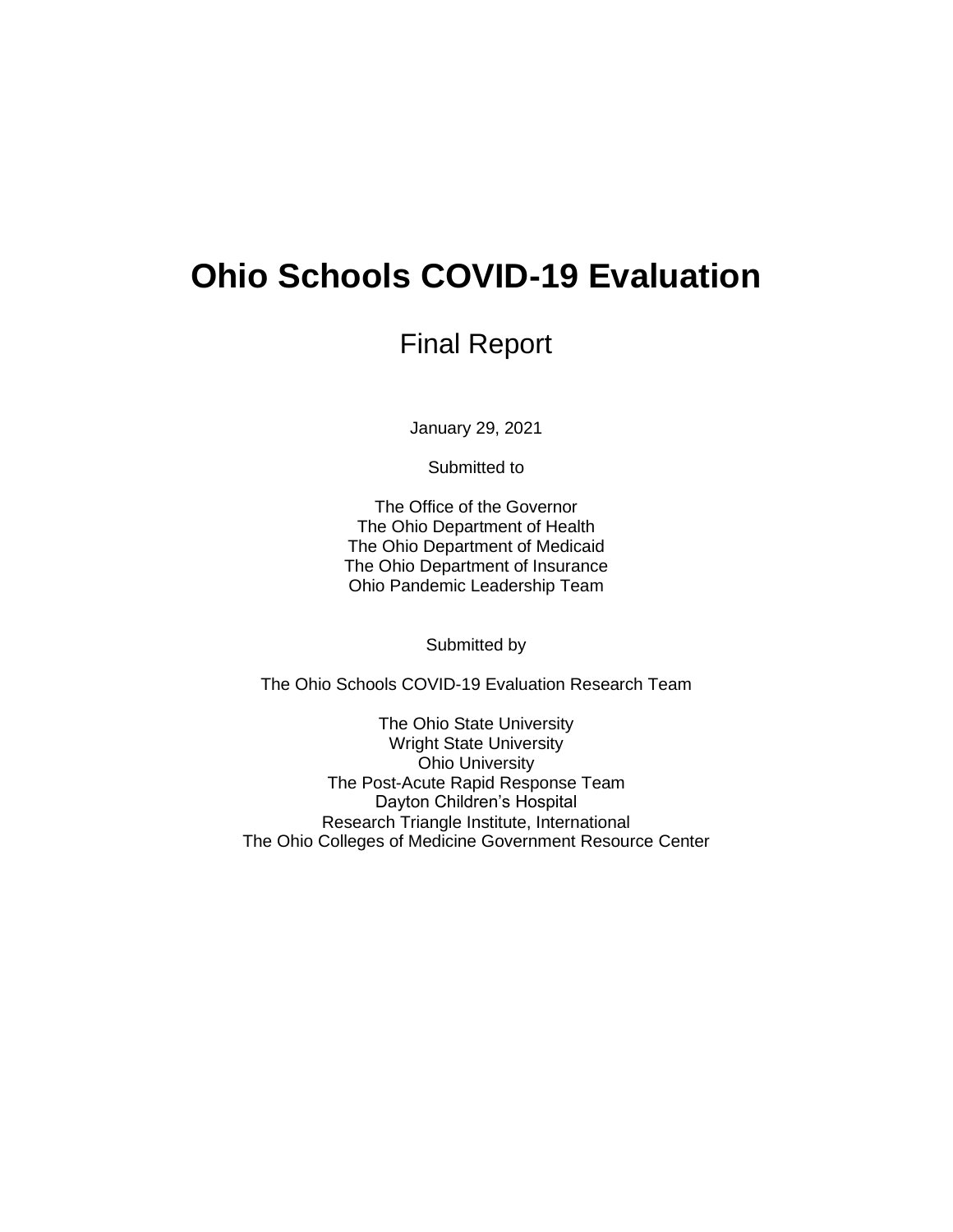#### **Executive Summary**

Ohio's schools face an unprecedented challenge with COVID-19. In-person schooling benefits children's learning and social development, but many children are missing school because of quarantine when they have been in close contact with another child with COVID-19.

The Ohio Schools COVID-19 Evaluation (OSCE) explored the question: If a child in a supervised setting was in close contact (defined as within six feet for 15 minutes by the United States Center for Disease Control and Prevention) to another child with COVID-19 and both children were wearing masks properly, did the close contact child need to stay at home to quarantine? The OSCE also explored school policies and context, as well as teachers' and parents' reports of activities and risk perception.



**Evaluation approach**

Nine (9) school districts throughout the state broadly participated in the evaluation, and seven (7) participated in COVID-19 testing. The districts were selected through recommendations of the Office of the Governor, the Ohio Department of Medicaid, and The Ohio State University.

Schools could choose whether to have close contact children quarantine at home or be allowed to remain in school with regular testing.

Close contact children were identified by the schools working with their local health departments.

Two comparison groups were included: All grade levels—comparison children were selected from the same grades as the close contact (other class group); elementary schools—additional comparison children were selected from children in the same class who were not close contacts (same class group).

Close contact children were scheduled to be tested four times over two weeks (14 days). Comparison children were scheduled to be tested twice over two weeks. The test used was the Abbot BinaxNow Ag test. All children with a positive test were isolated and the local health department was informed.

Supplemental surveys were provided to school administrators, teachers, and parents.

#### **Findings**

During the evaluation, 1,494 tests were performed on 727 children. Overall, 21 children had a positive test for COVID-19.

In the close contact children 2.9% (15/524) had a positive test for COVID-19. In the other class group 3.5% (6/172) children had a positive test, and in the same class group 0% (0/31) had a positive test.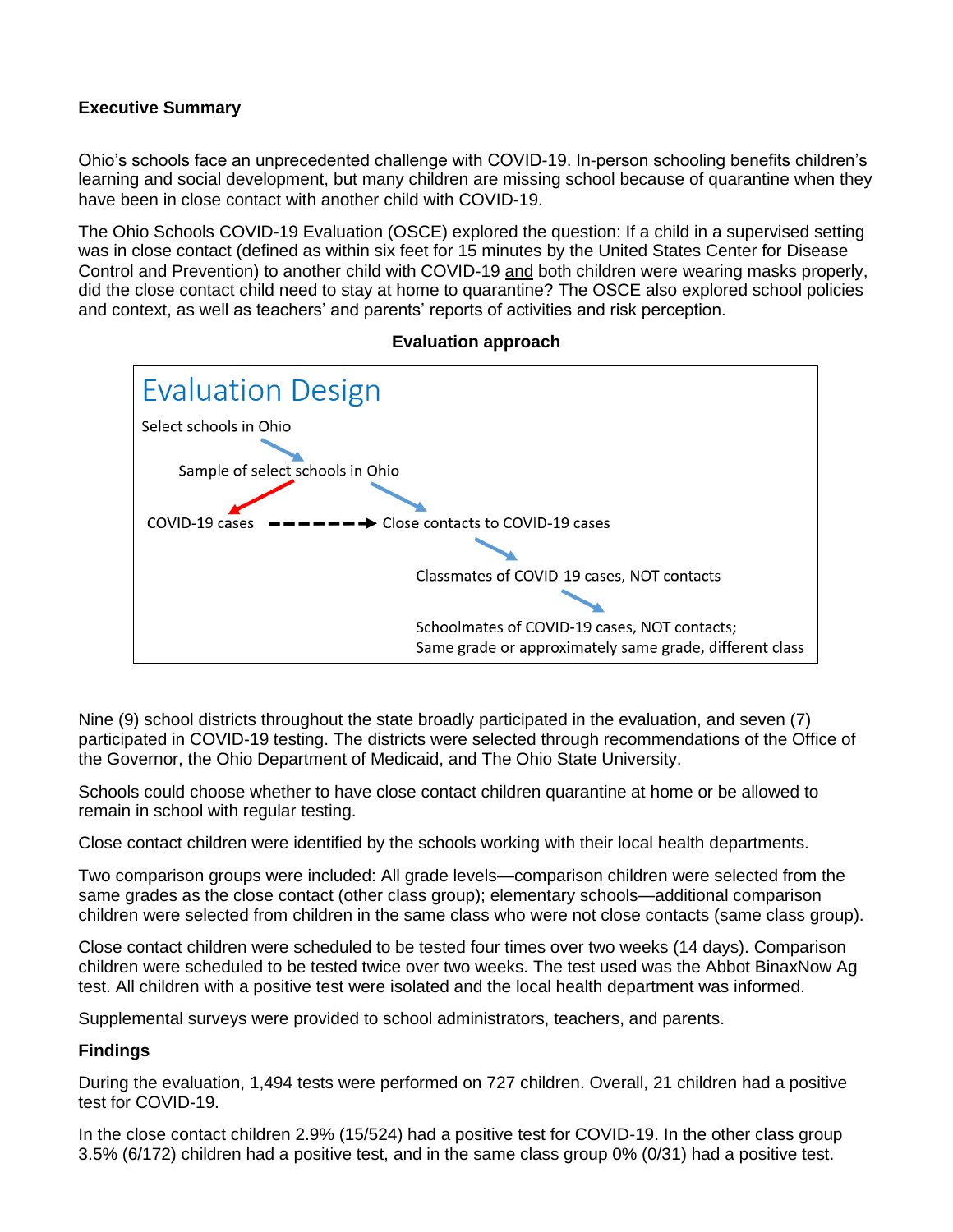The rate of COVID-19 in high schools was similar to the rate in elementary schools.

In teacher surveys, about half of the teachers expressed concerns about changes in policies related to quarantine of children who were close contacts but wore a mask appropriately.

Parent and student surveys identified considerable exposure of children outside of the home, such as extracurricular activities and friend groups. These exposures often occurred without mask usage.

Qualitative interviews with school superintendents indicate an overriding theme for balancing education and student safety and concerns relating to the pandemic's impact for equity issues, poverty, food insecurity, a lack of internet (e.g., wi-fi and digital access), and neighborhood and parental dynamics with the districts.

#### **Implications**

Children who were close contacts and appropriately masked had rates of COVID-19 that were similar to children with no known COVID-19 exposure in school.

The COVID-19 rate in the comparison group suggests community transmission outside the school setting. This rate is consistent with the findings in the parent survey, which identified considerable exposure of children outside the home.

The OSCE could be done safely because of the mask and distancing protocols in the schools, combined with the testing program for close contact children.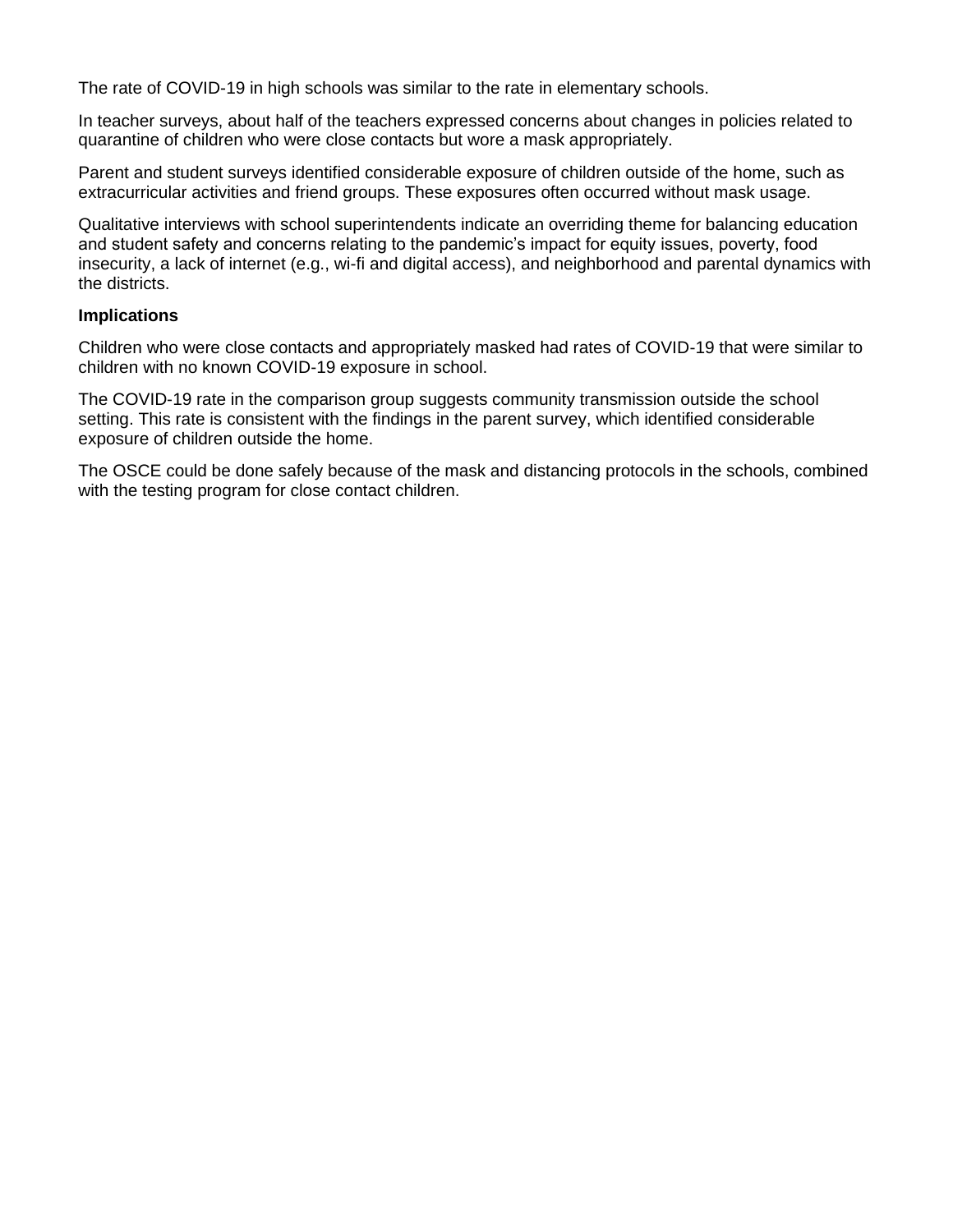## **I. Introduction**

COVID-19 presents a once-in-a-generation challenge to the people of Ohio. SARS-CoV-2, the respiratory virus that causes COVID-19, is highly transmissible. Extreme public health mitigation measures have been necessary to minimize morbidity and mortality. Those mitigation measures have affected schools, forcing alternative school attendance strategies, and potentially affecting children's education.

When a child attending school is found to have COVID-19, the child is placed in isolation for 10- days and must remain at home, away from other children. In addition, other children that meet the definition of a close contact to the child with COVID-19 have been routinely placed in quarantine for 14 days to reduce the potential of transmission. These infection prevention measures are in place because a substantial portion of COVID-19 transmission occurs when people are pre-symptomatic or asymptomatic. Quarantine and isolation reduce transmission from exposed people to others by limiting their contact to other people, effectively breaking the chain of transmission.

The need for quarantine of some students is clear. But the appropriate definition of a close contact, which determines who needs to be in quarantine, is less clear. In early 2020, the US Centers for Disease Control and Prevention established a close contact definition as a person that is within 6 feet of a person with diagnosed COVID-19 for at least 15 minutes, *regardless* of mask usage by the case and contact. Since the time that this definition was established, mask usage has been widely recommended and the effectiveness of mask usage had been repeatedly supported in epidemiological studies. These shifts in our understanding of the benefits of masks effectiveness raise a critical question: In settings where mask usage is high and the masks are worn appropriately (both supervised by school personnel), can the definition of close contact be modified to account for appropriate mask usage by both the case and the contact? The answer to this question is important to Ohio's schools, as many students who meet the original close contact definition could be allowed to safely remain in school because of appropriate mask usage.

The Ohio Schools COVID Evaluation (OSCE) was designed to evaluate the frequency of infections among children who were considered close contacts when both the case child and the contact child were wearing masks appropriately. This frequency was compared with the frequency of infection among children who were not close contacts or otherwise known to be exposed. Comparing these frequencies provides insight into the potential impact of change in guidelines about quarantine for schools specifically, can children who are exposed to another child with COVID-19 remain in school if both children are wearing a mask appropriately?

The OSCE was also designed to provide information about the context of COVID-19 in Ohio schools. In addition to examining close contacts and other students, the OSCE conducted surveys of students, parents, teachers, and administrators. In-depth qualitative interviews were conducted among a small group of 8 school administrators in 7 school districts to provide additional contextual data.

The OSCE was a *pilot evaluation*; it was not a research study, nor was it designed to answer the mask and quarantine question definitively. The OSCE was a collaboration of the State of Ohio Governor's Office, the Ohio Department of Medicaid, the Ohio Department of Health, the Ohio Pandemic Leadership Team, and select school districts throughout the state.

## **II. Procedures**

Planning for the OSCE began in early October 2020. The first data were collected on November 11, 2020, and the final tests were performed on December 18, 2020 (a six-week collection period). Parent, teacher, and administrator surveys were completed by January 4, 2021. Qualitative interviews were completed by January 7, 2021.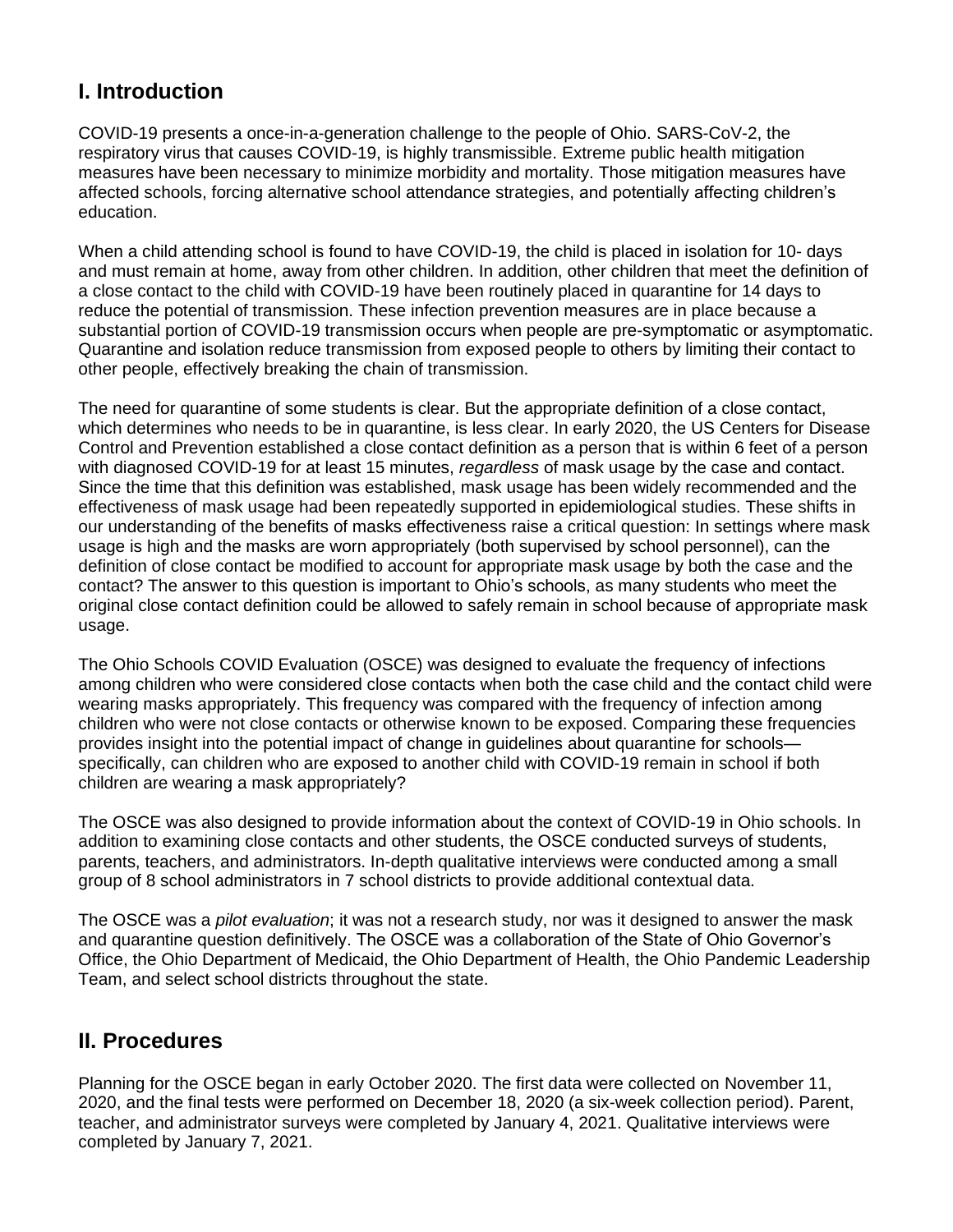Schools participating in the OSCE were selected purposively and iteratively. Schools were identified by the Office of the Governor's school representative and supplemented by recommendations from the Ohio Department of Medicaid and The Ohio State University. School district characteristics, such as the number of recent documented COVID-19 cases, size, location (urban/suburban/rural), school model (hybrid/in-person), the proportion of impoverished students, and the proportion of students enrolled in Medicaid were considered with a goal of obtaining a reasonably representative sample. Initially 10 school districts were selected; one subsequently withdrew leaving nine school districts. As the COVID-19 rates increased statewide through the months of November and December 3 schools changed instruction models to remote or hybrid attendance, reducing the number of districts that participated throughout the evaluation.

#### **A. Student Mask & Quarantine Evaluation**

Nine (9) school districts throughout the state broadly participated in the evaluation, and seven (7) participated in COVID-19 testing. Adjustments in school attendance policies facilitated a change in status for two (2) districts. Schools could choose whether to have close contact children quarantine at home or be allowed to remain in school with regular testing.

#### **Figure 1: Evaluation design**



*Design overview:* Participating school districts identified close contacts to COVID-19 cases where both case and contact were wearing masks appropriately. These close contacts were enrolled in a testing program to assess COVID-19 prevalence in this group. In elementary schools, two comparison groups were used: same class comparisons (other students in the same class as the close contact) and other class comparisons (other students in the same grade but not the same class). In middle and high schools, due to varying course attendance only one comparison group was used—the other class comparison. Close contact children were scheduled for testing four times over 14 days. Comparison children were scheduled twice for testing over 14 days.

*Students:* COVID-19 cases among students and teachers were identified by the schools and their local health departments. All COVID-19 cases were isolated.

Close contact children were identified by the schools working with their local health departments. Close contacts were expected to meet the following definition for participation: exposure to a COVID-19 case in the school within 6 feet for more than 15 minutes and both case and contact were wearing masks appropriately. If either the contact or the case was not wearing a mask, the contact was not considered eligible. In general, students exposed in extracurricular activities (e.g., sports) were not eligible for participation. When close contacts were identified, the schools reported them to the evaluation team. Parental consent was obtained for close contact students to participate in the evaluation and student assent was obtained at the testing session for children 7 years and older.

Two comparison groups were included. In all grade levels, one set of comparison children was selected from the same grades as the close contact (other class group). In elementary schools an additional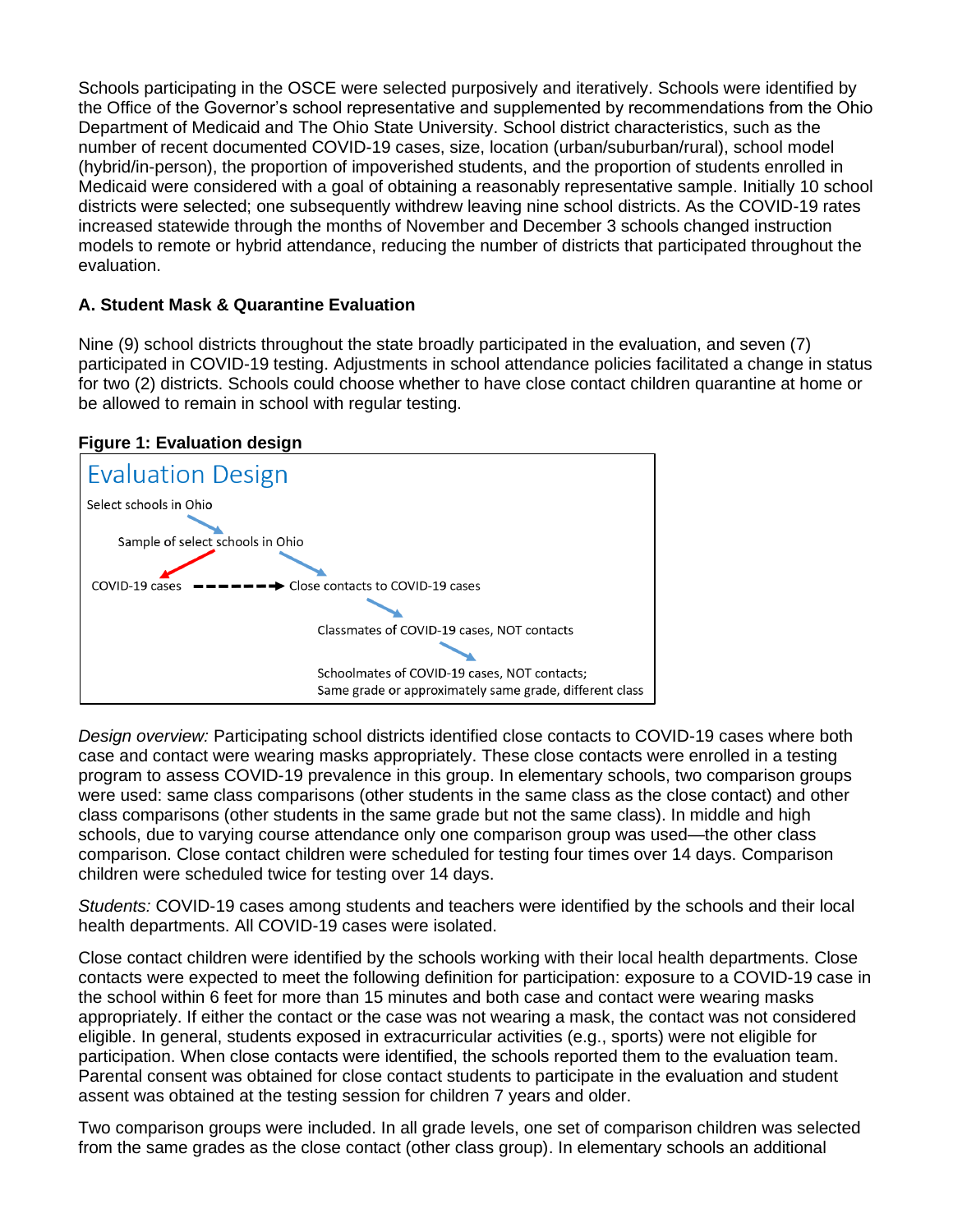comparison set was included, selected from children in the same class who were not close contacts (same class group) (Figure 2). Students eligible for the comparison group were identified by the schools. Flexibility was allowed for specific situations. Parental consent was obtained for comparison group students to participate in the evaluation.



#### **Figure 2: Evaluation student classifications**

*Testing and monitoring:* Close contact children were scheduled to be tested four times over two weeks (14 days). Comparison children were scheduled to be tested twice over two weeks. Some students in the comparison group were tested more than twice. The days of the testing were flexible to accommodate the testing program and school needs. Testing typically occurred on a Monday/Thursday schedule or Tuesday/Friday schedule.

The Abbott Laboratories BinaxNow Ag test was used, with published rates of sensitivity and specificity 97.1% and 98.5%, respectively. The tests were performed by trained staff who followed all accepted clinical infection control procedures including the wearing of appropriate personal protective equipment.

Prior to each test, the students were monitored for symptoms and fever. This information was recorded on a standardized form.

*Analyses:* We report the data as frequencies of all student tests. We do not perform any formal statistical tests in this report. We report the results based on students (the denominator of the evaluation is the student), not independent tests. Accordingly, any student who had a positive test result utilizing the BinaxNow was considered positive for COVID-19. Any student who had at least one negative result without a positive result was considered negative for COVID-19, regardless of the number of tests administered.

#### **B. Student, Parent, Teacher, and Administrator Surveys**

Student surveys were administered at the beginning of the COVID-19 testing session, as a complement to an intake form that asked about recent illness, select symptoms, anxiety relating to being tested and confirming assent to participate. The student surveys utilized paper data collection methods. Survey topics included COVID-19 prevention practices, interactions with friends and people beyond family, whether anyone in the home besides the student was positive for COVID-19, friendship bubbles or pods, and potential areas of exposure outside of school.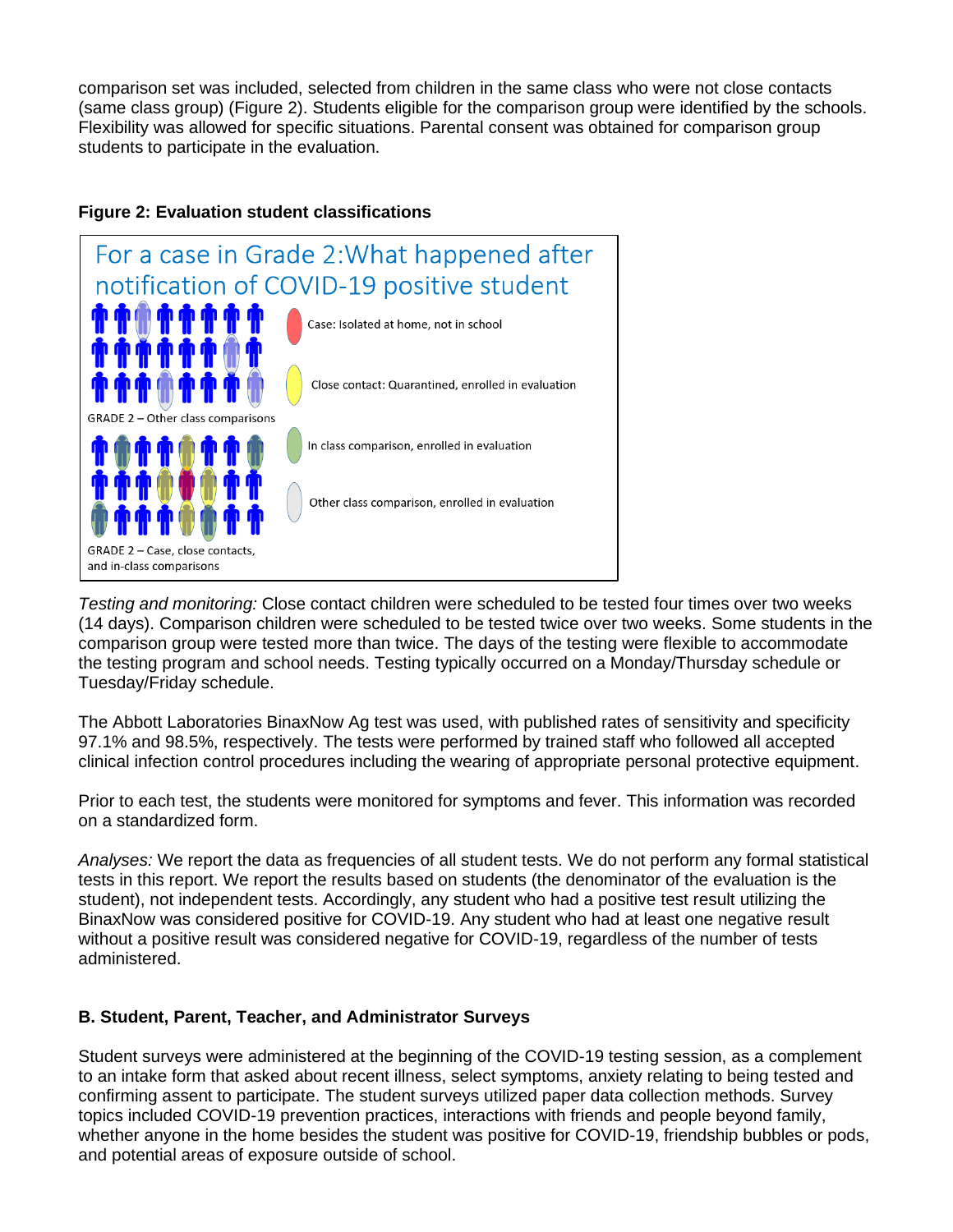Surveys were requested of parents of students who received at least one COVID-19 test, regardless of the test result. Once a student received a test, the school administration contacted the student's parent requesting that they participate in the OSCE Parent Survey. The survey collection mode was computerassisted web interview (CAWI), with the URL address being provided to the parents by the schools. The parent survey asked about COVID-19 exposure for the student and family, prevention practices, and stressors relating to the pandemic for the student and the family.

Teacher surveys were offered by school administrators to gather teacher input on school COVID-19 prevention policies, teacher prevention practices, considerations about educational concerns, and COVID-19 exposure for teachers. Particularly, the teacher survey focused on the school structure, classroom activities, and mask usage. The teacher surveys were also collected using CAWI.

School administrator surveys targeted school principals or their designees and used a CAWI collection mode. Only one survey was used per school. However, when more than one survey was received from a school, the survey from the highest-ranking official was selected – in one case with two vice principal submissions, one survey was randomly selected.

#### **C. Qualitative Interviews**

The OSCE used a semi-structured qualitative interview protocol to individually question seven school district superintendents and one assistant about balancing educational access, educational quality, student safety, and prevention, given the pandemic. The main interview themes preset by the OSCE research team were: (1) Project participation experiences; (2) pandemic communication priorities; (3) the role of collaborative leadership given the pandemic; (4) pandemic equity challenges for schools; (5) desires to respond to socioemotional uncertainties associated with the pandemic; and (6) pathways forward.

## **III. Findings - Student Mask & Quarantine Evaluation**

#### *Schools and Student Participants*

This evaluation included data from seven school districts.<sup>1</sup> Of these, two districts were fully in-person for the entire period, three districts were in a hybrid format, one district shifted from in-person to fully remote, and one district varied by individual school within the district between in-person and remote due to staff shortages. The first student was tested on 11/11/2020; the final test was performed on 12/18/2020.

Overall, 727 students participated in the OSCE, including 480 high school students, 58 middle school students, and 189 elementary students. Of these students, 524 were considered close contacts to a case of COVID-19. In the comparison groups, 31 were identified as in-class comparison (elementary only) and 172 were other class comparison (all grades). Note that because of the small number of in-class comparison students, in some analyses the in class and other class comparisons are combined.

#### *Tests*

During the evaluation, 1,494 tests were performed. In the close contact group, 1,083 tests were performed. In the comparison groups, 50 tests were performed among the in-class comparison and 361 were performed among the other class comparison. Among the 524 students in the close contact group, the mean number of tests was 2.1 and in the combined comparison group the mean was 2.0 (Table 1). Not all students in the close contact group and combined comparison groups completed all tests. Incomplete testing was due to discontinuation of testing after a positive result, interruption of testing due

<sup>1</sup> The districts included Ashland City Schools, Athens City Schools, Champion Local Schools, Lakota Local Schools, Marysville Exempt Village Schools, Mason City Schools, Princeton City Schools, Troy City Schools, and Whitehall City Schools. Two districts (Athens City and Troy City) remained in the evaluation but did not have student tests administered due to changes in attendance policy, rendering testing infeasible.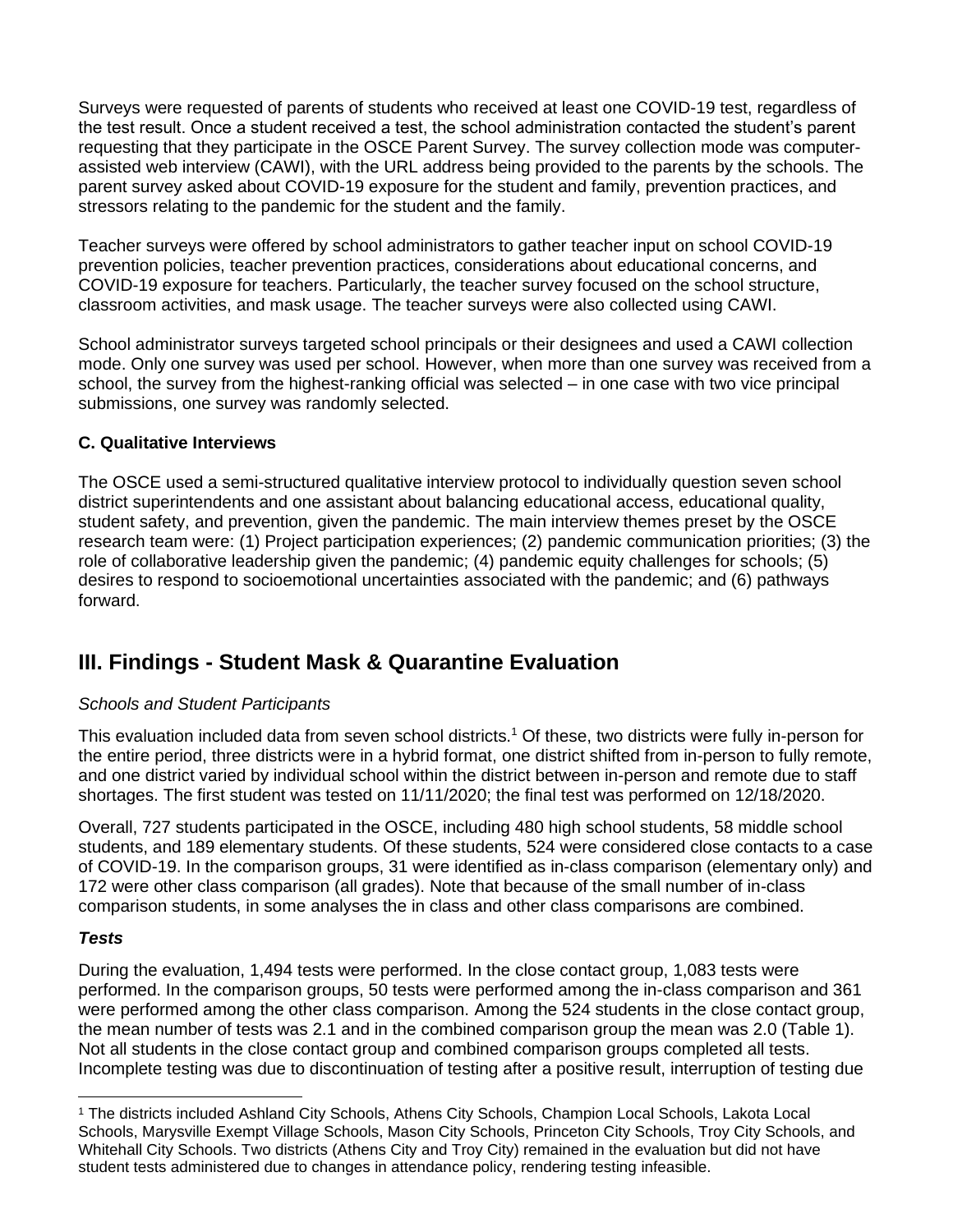to school closure for holidays or moving to virtual teaching only, discontinuation of testing at the completion of the evaluation, failure to present for testing, and other unknown reasons.

|                   | Overall        |           | <b>Close</b><br><b>Contacts</b> |           | <b>Combined</b><br>Comparison |           |
|-------------------|----------------|-----------|---------------------------------|-----------|-------------------------------|-----------|
|                   | N              | Mean (SD) | N                               | Mean (SD) | N                             | Mean (SD) |
| # Tests Per Child | 727            | 2.1(0.97) | 524                             | 2.1(1.00) | 203                           | 2.0(0.92) |
|                   |                |           |                                 |           |                               |           |
| # Tests           | N              | %         | N                               | %         | N                             | %         |
|                   | 223            | 31%       | 161                             | 31%       | 62                            | 31%       |
| $\overline{2}$    | 336            | 46%       | 241                             | 46%       | 95                            | 47%       |
| 3                 | 79             | 11%       | 54                              | 10%       | 25                            | 12%       |
| 4                 | 85             | 12%       | 64                              | 12%       | 21                            | 10%       |
| 5                 | 2              | 0.3%      | 2                               | 0.4%      | 0                             | 0         |
| 6                 | $\overline{2}$ | 0.3%      | 2                               | 0.4%      | 0                             | ი         |

#### **Table 1: Number of tests per student**

The timing of tests after the initial test had a reasonable distribution with the second test administered a mean of 5.3 days after the first test (median 4) (Table 2).

#### **Table 2: Distribution of multiple COVID-19 tests**

| <b>Test</b>     |     | <b>Days Since 1st Test</b> |              |           |  |
|-----------------|-----|----------------------------|--------------|-----------|--|
| <b>Number</b>   | N   | Mean (SD)                  | Median (IQR) | Range     |  |
| 2 <sub>nd</sub> | 504 | 5.3(3.1)                   | $4(3-8)$     | $2 - 29$  |  |
| 3rd             | 168 | 10.1(3.8)                  | $8(8-12)$    | 4-29      |  |
| 4th             | 89  | 12.8(3.7)                  | $10(10-15)$  | $10 - 26$ |  |
| 5th             |     | 19.5(6.4)                  | 19.5 (14-25) | 14-25     |  |
| 6th             | っ   | 25.5(2.1)                  |              | 24-27     |  |

#### *Test results*

Considering all tests administered to close contact and comparison students (initial and all repeated tests), 1.4% of all student tests were positive.

By groupings, 2.9% of students (21/727) had a positive test for COVID-19. For the close contact group, 15 of the 524 children (2.9%) had a positive test (Table 3). The number of children in the in-class comparison group was small (n=31), and none had a positive test (0/31). In the other class comparison group, the percentage of children with a positive test was slightly higher (6/172, 3.5%). If both comparison groups are combined, the percentage of students with a positive test was nearly identical to the close contact group (3.0%, 6/203).

The percentage of high school students with a positive test was similar to elementary students (Table 3). After stratification by type of student, no meaningful differences were identifiable, although these estimates are imprecise.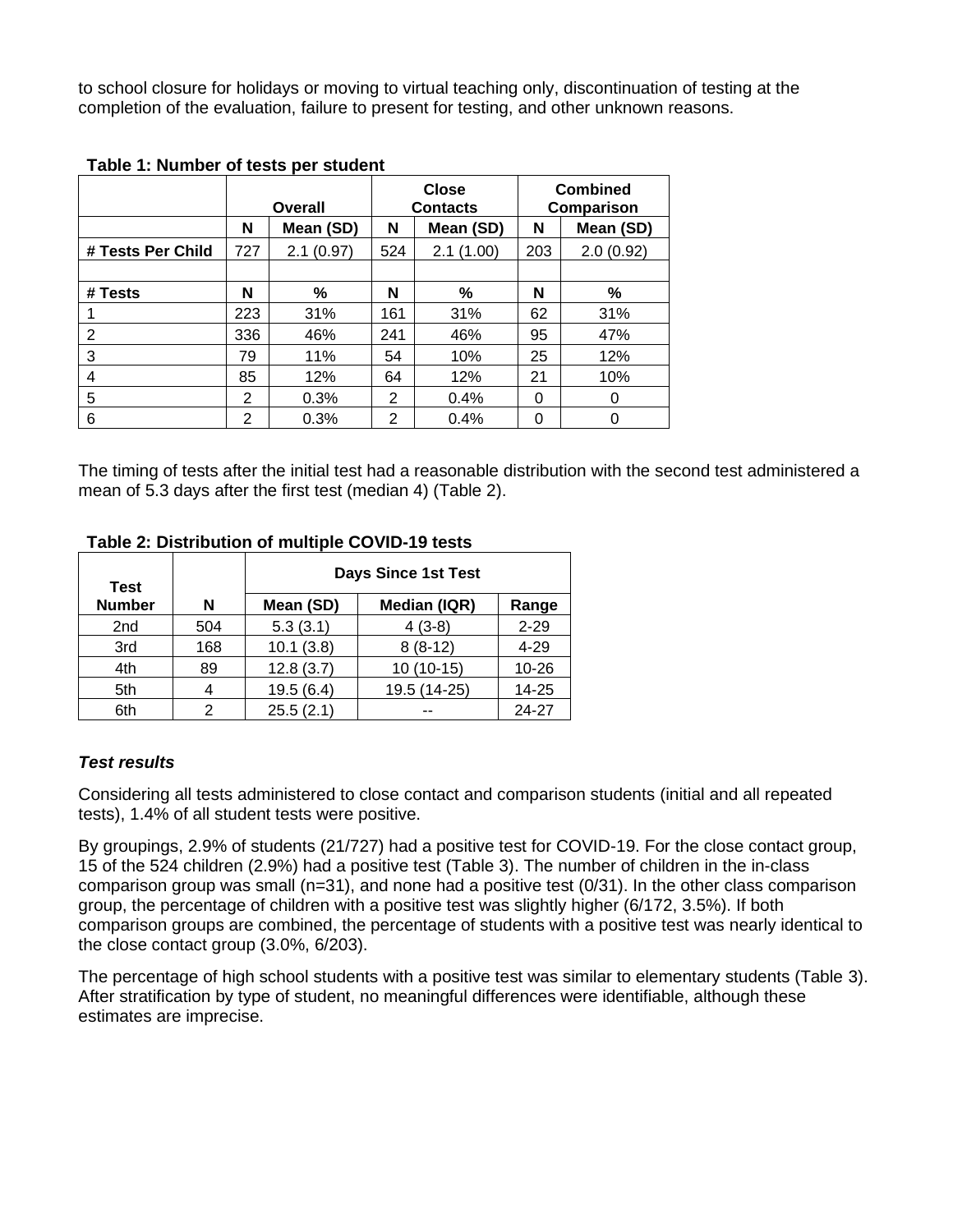|                                                                                                                                 | Overall<br>$(N=727)$         |       | Elementary<br>$(N=189)$      |      | Middle School<br>$(N=58)$    |      | <b>High School</b><br>$(N=480)$ |      |
|---------------------------------------------------------------------------------------------------------------------------------|------------------------------|-------|------------------------------|------|------------------------------|------|---------------------------------|------|
|                                                                                                                                 | Number<br>positive<br>/Total | $\%$  | Number<br>positive<br>/Total | %    | Number<br>positive<br>/Total | $\%$ | Number<br>positive<br>/Total    | %    |
| All students                                                                                                                    | 21/727                       | 2.9%  | 5/189                        | 2.6% | 3/58                         | 5.2% | 13/480                          | 2.7% |
| Close contacts                                                                                                                  | 15/524                       | 2.9%  | 4/116                        | 3.4% | 2/39                         | 5.1% | 9/369                           | 2.4% |
| In-class comparison                                                                                                             | 0/31                         | $0\%$ | 0/31                         | 0%   | --*                          |      | *                               |      |
| Other class comparison                                                                                                          | 6/172                        | 3.5%  | 1/42                         | 2.4% | 1/19                         | 5.3% | 4/111                           | 3.6% |
| Combined comparison                                                                                                             | 6/203                        | 3.0%  | 1/73                         | 1.4% | 1/19                         | 5.3% | 4/111                           | 3.6% |
| *All high school and middle school students who were not in the close contacts group are considered "Other class"<br>comparison |                              |       |                              |      |                              |      |                                 |      |

#### **Table 3: Number and percentage of students with positive tests overall and by school type**

Though the positive test rate was modest (2.9%), most students (10/15, 67%) in the close contact group who tested COVID-19 positive were identified as positive at the first test (Figure 3). For students in the combined comparison group, 50% (3/6) who tested positive were identified at the first test.



**Figure 3: Distribution of the time of positive tests among students with a positive test**

## **IV. Findings - Parent Surveys**

Overall, 268 parents returned surveys. Most surveys (90%) were returned from the Mason City and Lakota school districts. Most households had 2 adults (67%) and 3 or fewer children (94%) (Table 4). Exposure through a child in daycare was uncommon (12%). Many parents (61%) reported attending an indoor gathering outside of their home in the previous two weeks.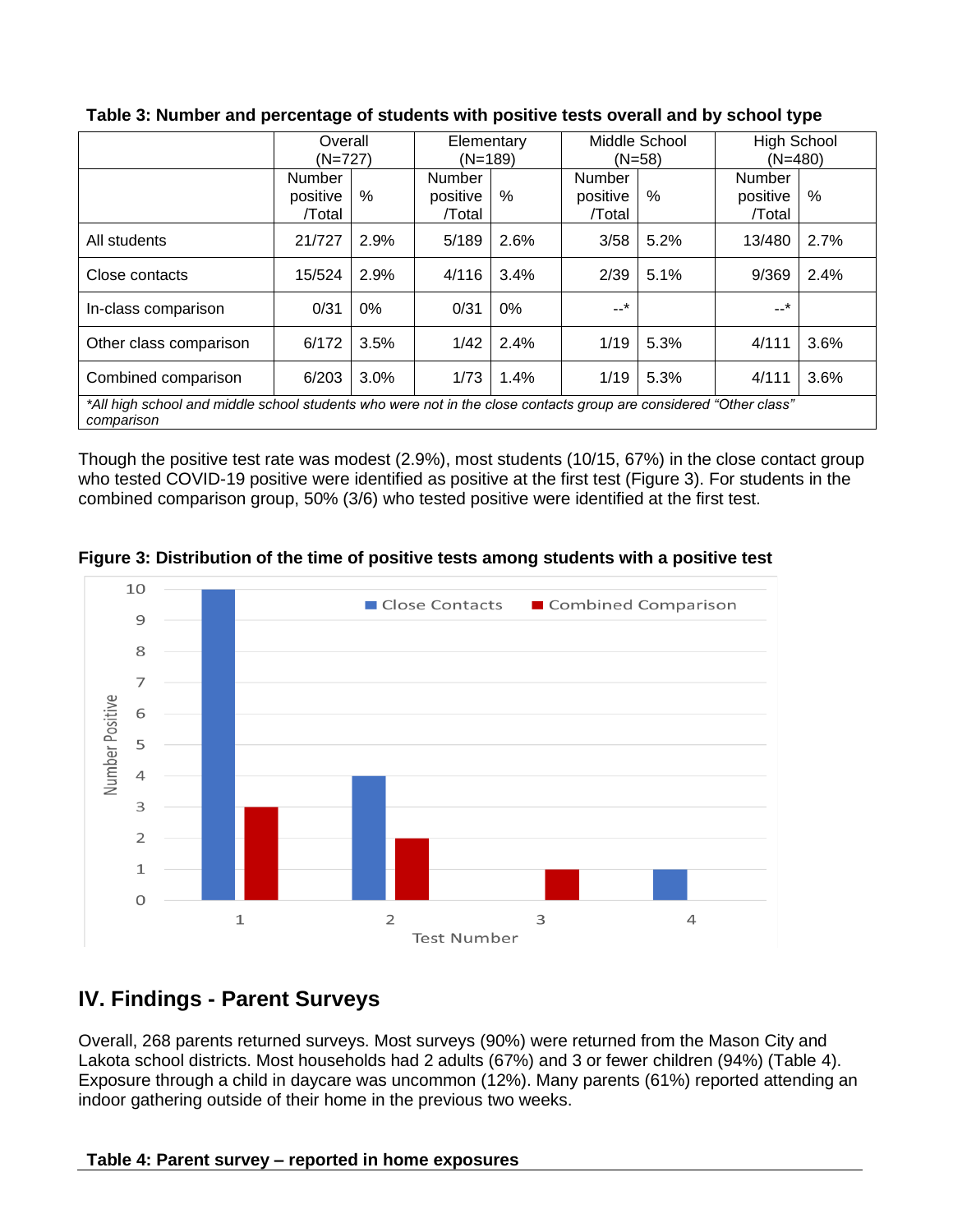|                                                             |                  | N              | $\%$ |
|-------------------------------------------------------------|------------------|----------------|------|
| Q3. How many adults (ages 19 and older) live in your        | 1 adult          | 16             | 6.0  |
| home, including you?                                        | 2 adults         | 180            | 67.2 |
|                                                             | 3 adults         | 47             | 17.5 |
|                                                             | 4 adults         | 19             | 7.1  |
|                                                             | 5 adults         | 5              | 1.9  |
|                                                             | 24 adults        | 1              | 0.4  |
| Q4. How many children (ages 18 and younger) live in your    | 0 children       | 5              | 1.9  |
| home?                                                       | 1 child          | 69             | 25.8 |
|                                                             | 2 children       | 123            | 45.9 |
|                                                             | 3 children       | 55             | 20.5 |
|                                                             | 4 children       | 15             | 5.6  |
|                                                             | 5 children       | 1              | 0.4  |
| Q4A. Among your children, how many go to day care in        | 0 children       | 232            | 88.2 |
| person at least one day a week?                             | 1 child          | 14             | 5.3  |
|                                                             | 2 children       | 14             | 5.3  |
|                                                             | 3 children       | $\overline{2}$ | 0.8  |
|                                                             | 5 children       | 1              | 0.4  |
| Q4B. Besides your child/student, how many of the children   | 0 children       | 74             | 28.1 |
| in your household go to school in person at least one day a | 1 child          | 112            | 42.6 |
| week?                                                       | 2 children       | 57             | 21.7 |
|                                                             | 3 children       | 18             | 6.8  |
|                                                             | 4 children       | $\overline{2}$ | 0.8  |
| Q5A. Does anyone that you live with work indoors?           | Yes              | 213            | 79.5 |
|                                                             | No               | 12             | 4.5  |
|                                                             | Not sure         | 1              | 0.4  |
|                                                             | Nobody works     | 42             | 15.7 |
|                                                             | outside the home |                |      |
| Q5B. Does anyone that you live with work close to other     | Yes              | 134            | 50.2 |
| people?                                                     | No               | 81             | 30.3 |
|                                                             | Not sure         | 10             | 3.8  |
|                                                             | Nobody works     | 42             | 15.7 |
|                                                             | outside the home |                |      |
| Q7. In the past two weeks, have you or anyone you live      | Yes              | 163            | 61.3 |
| with attended an indoor gathering outside your home?        | No               | 102            | 38.4 |
|                                                             | Not sure         | 1              | 0.4  |

Twelve percent (12%) of parents reported that at least one family member had been told that they had COVID-19 at some time in the past.

Forty-five percent (45%) of students had potential exposure on a bus (30%) or in a carpool (15%) but reported mask usage was reasonably high (80% always wore a mask on the bus/in a carpool).

Potential exposures outside of school were substantial. Nearly two-thirds (64%) of parents reported that their child participated in out of school activities (Table 5) and in nearly all cases (92%) those activities involved children being close to other children. Mask usage during these activities was low—only 39% of parents reported that their child always wore a mask during these activities. Children also had considerable exposure to other children outside of school in informal settings, with a mean of 2.4 days spent with other children and a mean of 5.4 children over two weeks. Mask usage was uncommon in these informal settings with only 17% of parents reporting that their child always wore a mask.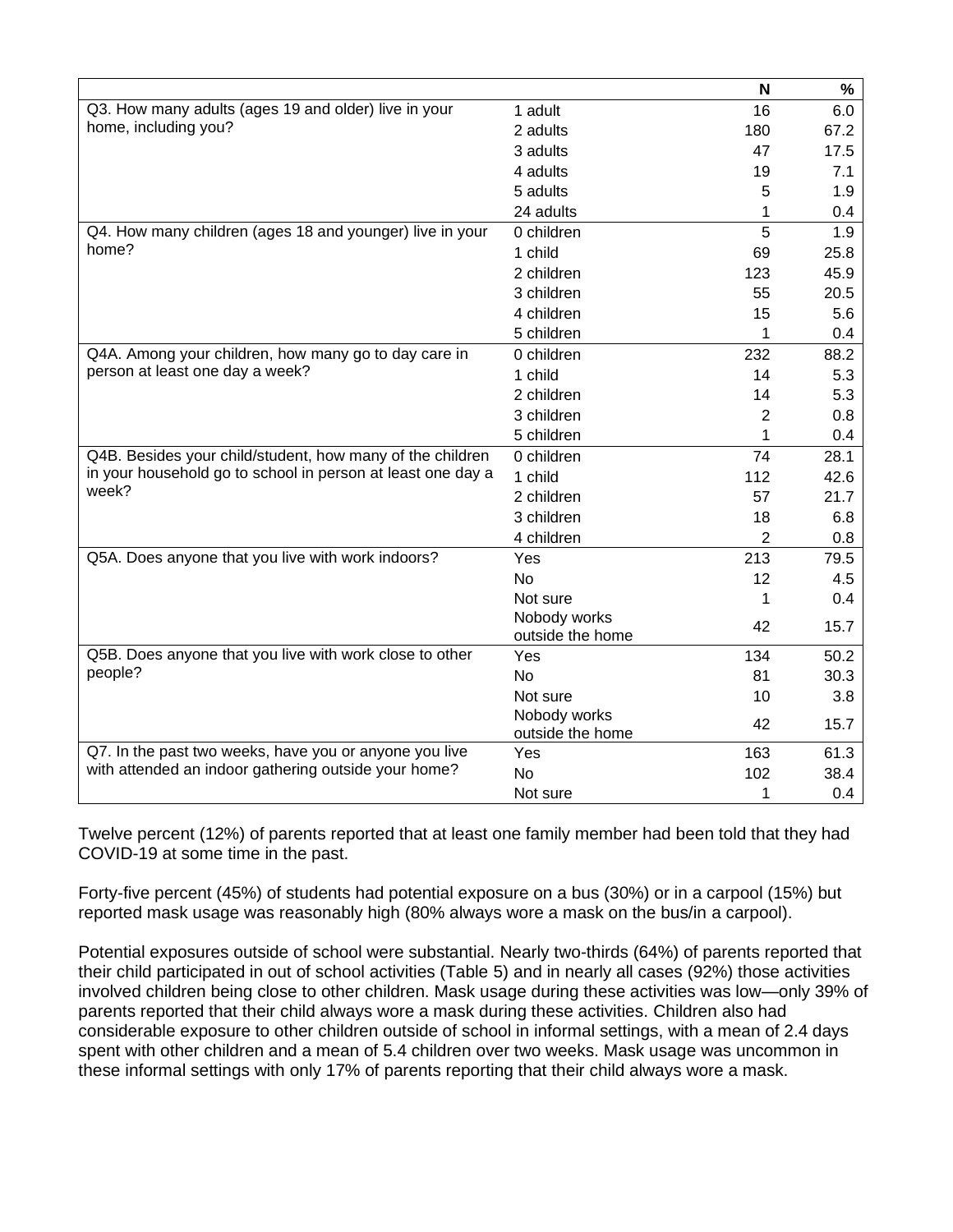|                                                               |                            | N              | %    |
|---------------------------------------------------------------|----------------------------|----------------|------|
| Q11. In the past two weeks, has your child participated in    | Yes, with mask required    | 41             | 15.5 |
| an afterschool program?                                       | Yes, with no mask required | 4              | 1.5  |
|                                                               | No                         | 217            | 82.2 |
|                                                               | Not sure                   | 2              | 0.8  |
| Q10. In the past two weeks, has your child/student            | Yes                        | 170            | 64.4 |
| participated in activities with other children, such as       | <b>No</b>                  | 92             | 34.9 |
| playing sports, exercising, attending clubs, singing in       | Not sure                   | $\overline{2}$ | 0.8  |
| choir, or playing musical instruments?                        |                            |                |      |
| Q10A. Among kids who participated in activities: Was your     | Yes                        | 157            | 92.4 |
| child near other children while participating in any of these | <b>No</b>                  | 10             | 5.9  |
| activities?                                                   | Not sure                   | 3              | 1.8  |
| Q10B. Among kids who participated in activities: How          | Never                      | 21             | 12.4 |
| often did your child wear a mask while participating?         | Sometimes                  | 79             | 46.5 |
|                                                               | Always                     | 66             | 38.8 |
|                                                               | Not sure                   | 4              | 2.4  |
| Q10C. Among kids who participated in activities: How          | <b>Never</b>               | 21             | 12.4 |
| often did all the other children wear a mask?                 | Sometimes                  | 82             | 48.2 |
|                                                               | Always                     | 51             | 30.0 |
|                                                               | Not sure                   | 16             | 9.4  |
| Q12A. In the past two weeks, how many days did your           | N                          | 262            |      |
| child spend at least 15 minutes with children other than      | Mean (SD)                  | 2.4(3.0)       |      |
| brothers or sisters in an informal setting outside of school? | Median (25th-75th Pctl)    | $1.5(0-4)$     |      |
|                                                               | Range (min-max)            | $0 - 14$       |      |
| Q12B. Among kids who spent at least 15 minutes with           | N                          | 158            |      |
| other kids in informal setting: Approximately how many        | Mean (SD)                  | 5.4(5.4)       |      |
| children was this, total?                                     | Median (25th-75th Pctl)    | $4(2-6)$       |      |
|                                                               | Range (min-max)            | $1 - 30$       |      |
| Q12C. Among kids who spent at least 15 minutes with           | Never                      | 39             | 24.7 |
| other kids in informal setting: Did your child wear a mask?   | Rarely                     | 33             | 20.9 |
|                                                               | Most of the time           | 47             | 29.8 |
|                                                               | All the time               | 27             | 17.1 |
|                                                               | Not sure                   | 12             | 7.6  |
| Q12D. Among kids who spent at least 15 minutes with           | Never                      | 37             | 23.4 |
| other kids in informal setting: Did the other children wear a | Rarely                     | 37             | 23.4 |
| mask?                                                         | Most of the time           | 38             | 24.1 |
|                                                               | All the time               | 19             | 12.0 |
|                                                               | Not sure                   | 27             | 17.1 |
| Q12E. Among kids who spent at least 15 minutes with           | A little of the time       | 24             | 15.2 |
| other kids in informal setting: Was any of the time spent     | About half the time        | 34             | 21.5 |
| indoors?                                                      | Most of the time           | 94             | 59.5 |
|                                                               | Not sure                   | 6              | 3.8  |

Most parents reported that their children had friend groups that they spent time with regularly (60%) and in these friend groups only 26% of parents reported that masks were worn most or all of the time. Exposure to friend groups was common, occurring an average of 3.5 days over two weeks.

In school, parents reported that their child used a cloth mask most commonly (91%) and a medical/surgical mask less commonly (21%) (Table 6). Gaiter-type masks were uncommon (8%). Over two-thirds of students (70%) used only a cloth mask in school.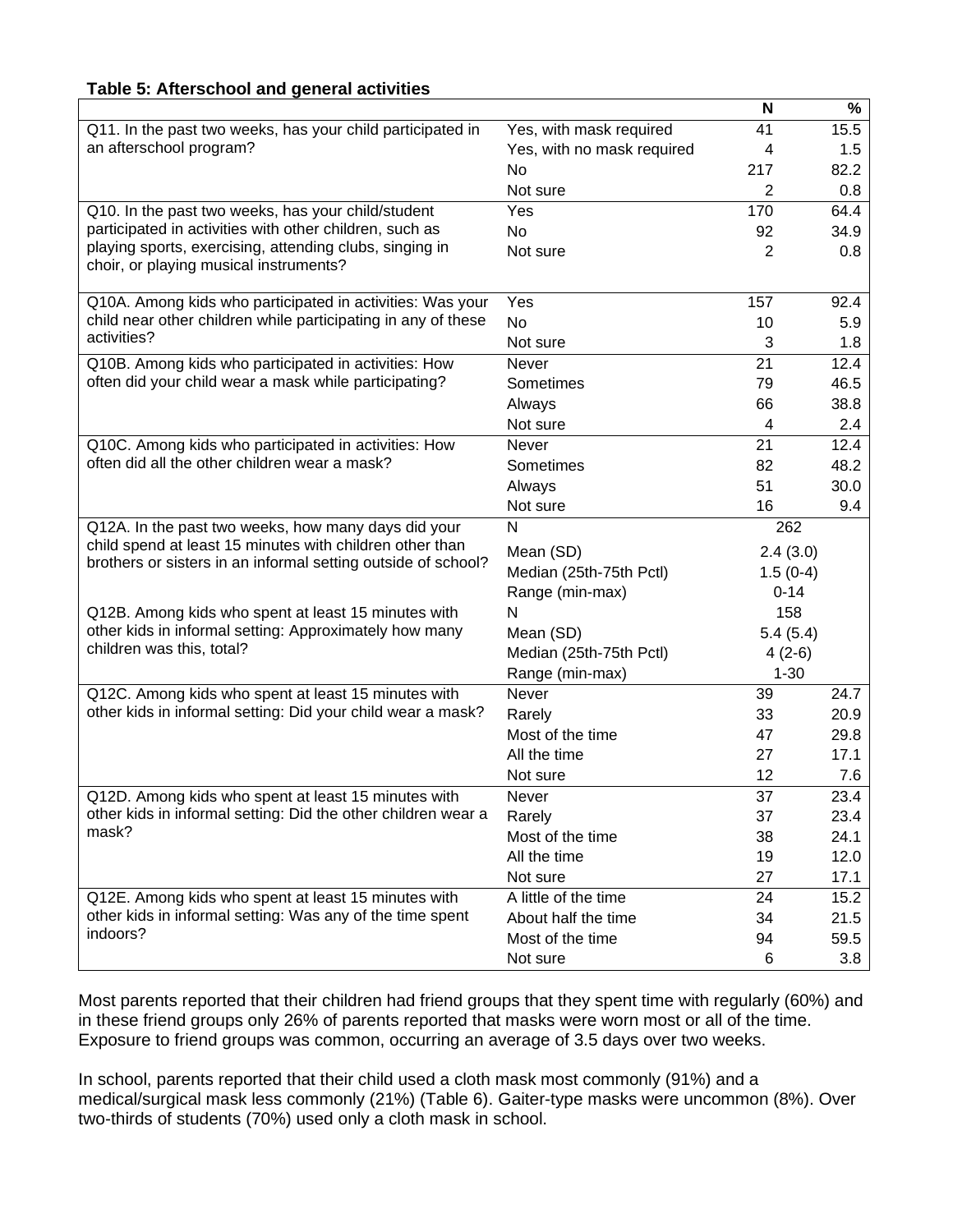|                                      |                                             | N   | %    |
|--------------------------------------|---------------------------------------------|-----|------|
| In the past two weeks, what types of | Medical/surgical mask                       | 56  | 21.1 |
| masks has your child/student worn to | Cloth mask with strings/elastic             | 241 | 90.6 |
| school? [CHECK ALL]                  | Gaiter type mask that goes around neck/head | 22  | 8.3  |
|                                      | No mask                                     |     | 0.8  |
|                                      | Don't know                                  | 3   | 1.1  |
| In the past two weeks, what types of | Medical only                                | 15  | 5.6  |
| masks has your child/student worn to | Cloth only                                  | 186 | 69.9 |
| school? [EXCLUSIVE]                  | Gaiter only                                 | 4   | 1.5  |
|                                      | Medical and Cloth                           | 38  | 14.3 |
|                                      | <b>Medical and Gaiter</b>                   |     | 0.4  |
|                                      | <b>Cloth and Gaiter</b>                     | 15  | 5.6  |
|                                      | All three types                             | 2   | 0.8  |
|                                      | No mask                                     | 2   | 0.8  |
|                                      | Don't know                                  | 3   | 1.1  |

Parents routinely used masks when outside of the home and over three quarters of those who responded believed that masks stopped the spread of COVID-19 a lot or completely (Table 7).

#### **Table 7: Parental mask usage**

|                                                                                                      |            | N   | %    |
|------------------------------------------------------------------------------------------------------|------------|-----|------|
| Q15. When you go grocery shopping or do other types of                                               | Always     | 259 | 99.6 |
| errands outside the home, how often do you wear a mask<br>while in the store or around other people? | Sometimes  |     | 0.4  |
| Q16. How well do you think masks stop the spread of                                                  | Not at all | 5   | 2.0  |
| COVID-19?*                                                                                           | A little   | 24  | 9.8  |
|                                                                                                      | A lot      | 180 | 73.5 |
|                                                                                                      | Completely | 20  | 8.2  |
|                                                                                                      | Not sure   | 16  | 6.5  |

*\*Question was not answered by 23 respondents*

#### **V. Findings – Student Surveys**

Overall, 469 high school and 12 middle school students completed surveys, most from the Mason City and Lakota school districts. These results were largely consistent with parent surveys.

Students reported wearing primarily cloth masks (84%) or medical/surgical masks (43%) in the previous two weeks. Gaiter masks were much less common (6%).

Exposures outside the home was common. About two-thirds (64%) reported that the someone in the family attended an indoor gathering outside the home in the previous two weeks. Sixty percent (60%) of students reported spending at least 15 minutes with other students outside of school, often with no (24%) or only some (57%) mask usage. Similarly, most students had friends that they spent time with; 33% of whom reported ≥6 people in the friend group. About a quarter of students (27%) had a job outside the home; most of those (74%) came into close contact with others at work. About three-quarters (77%) wore a mask at work. In contrast to other exposures, sharing food (12%) or a vaping device (1.5%) were uncommon.

Most students (73%) believed that masks stopped the spread of COVID-19 a lot or completely.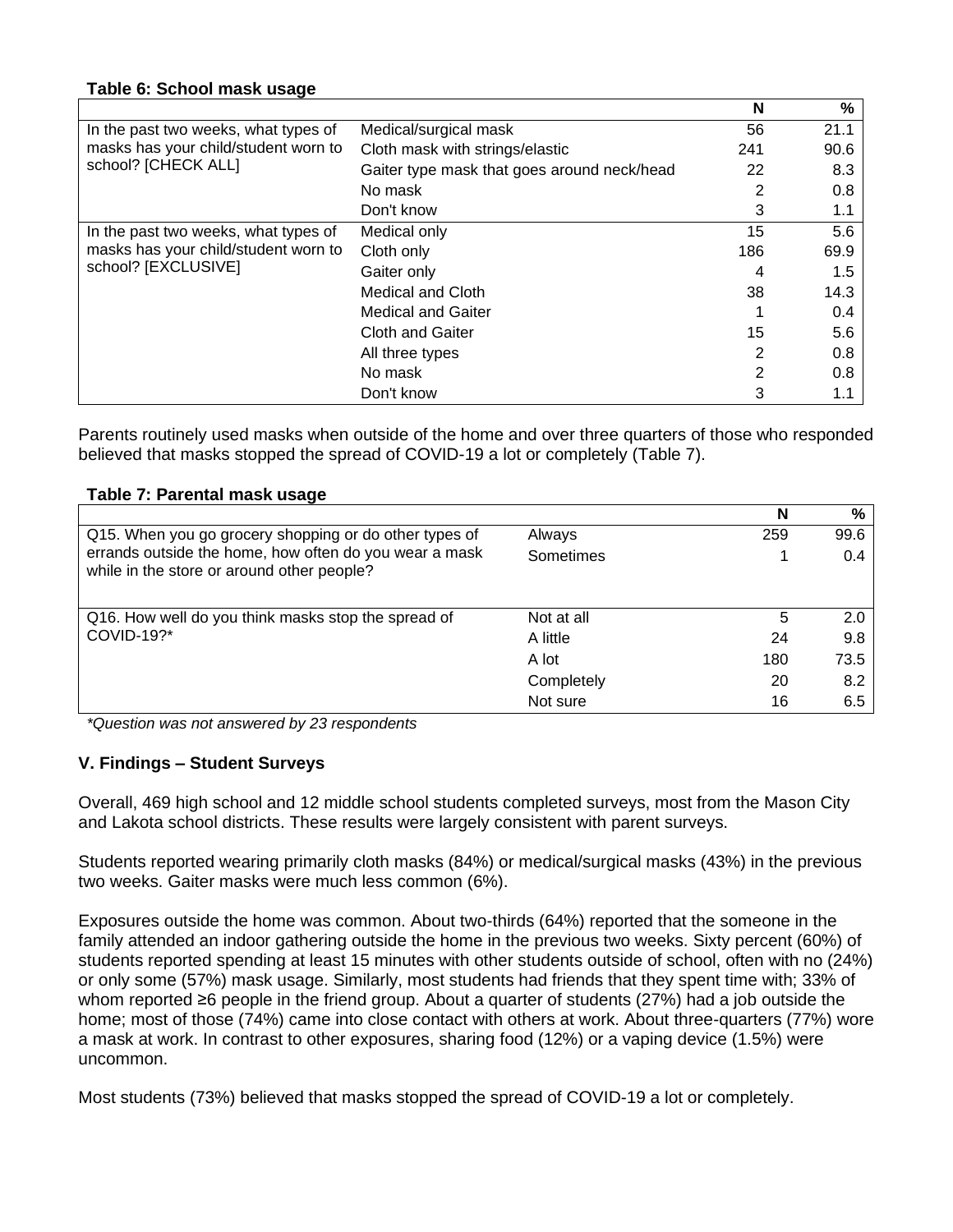#### **Table 8: Student socializing activities**

|                                                                                                                                                                    |          | N   | %    |
|--------------------------------------------------------------------------------------------------------------------------------------------------------------------|----------|-----|------|
| Q5. In the past two weeks, have you or anyone who lives with you                                                                                                   | Yes      | 307 | 63.8 |
| attended an indoor gathering outside of your home?                                                                                                                 | No       | 174 | 36.2 |
| Q9. In the past two weeks, have you spent at least 15 minutes outside of                                                                                           | Yes      | 290 | 60.3 |
| school in close contact with other students, other than brothers and<br>sisters, playing games, hanging out together, shopping together, or<br>doing other things? | No       | 191 | 39.7 |
| Q10. Do you have a group of friends that you spend time within person                                                                                              | Yes      | 293 | 60.8 |
| regularly?                                                                                                                                                         | No       | 189 | 39.2 |
| Q10.a How many friends are in this group?                                                                                                                          | $1 - 5$  | 192 | 66.9 |
|                                                                                                                                                                    | $6 - 10$ | 78  | 27.2 |
|                                                                                                                                                                    | 11 plus  | 16  | 5.6  |

#### **VI. Findings – Teacher Surveys**

Overall, 222 teachers were included in the analysis of teacher surveys; an additional 46 surveys were not included as they did not complete the survey beyond the fourth question. Most teacher surveys (82%) were reported from Princeton City and Whitehall City schools. The teachers who responded were distributed across all grades. The mean number of students in a classroom was 15.6 (median=13).

Teachers reported that most students needed to move between classrooms (85%) but the hallways were not crowded during those movements (80% not crowded or a little crowded). Most students sat at individual desks (83%) and those desks were 6 feet or more apart in most circumstances (80%). Students who sat at tables were more likely to be closer than 6 feet (64%). Most classrooms did not have physical barriers between desks or tables (90%). About 16% of teachers reported assigning group activities that required students to be working closer together than 6 feet.

Teachers reported reasonably high mask usage by students in the classroom with some inconsistent usage (Table 9). Relatively few students were reported to have worn their mask incorrectly for 15 minutes or more in a day. Mask breaks were allowed by 36% of teachers; those mask breaks were typically less than five minutes in duration.

Teachers had variable levels of concern related to COVID-19 for their own health and the health of the students in the classroom (Table 10). About half of the teachers were moderately or very concerned about COVID-19 for both themselves and their students. About two-thirds of teachers (67%) were concerned about policies that would allow close contact students to remain in school after exposure. Most teachers (78%) believed that masks stopped the spread of COVID-19 a lot or completely.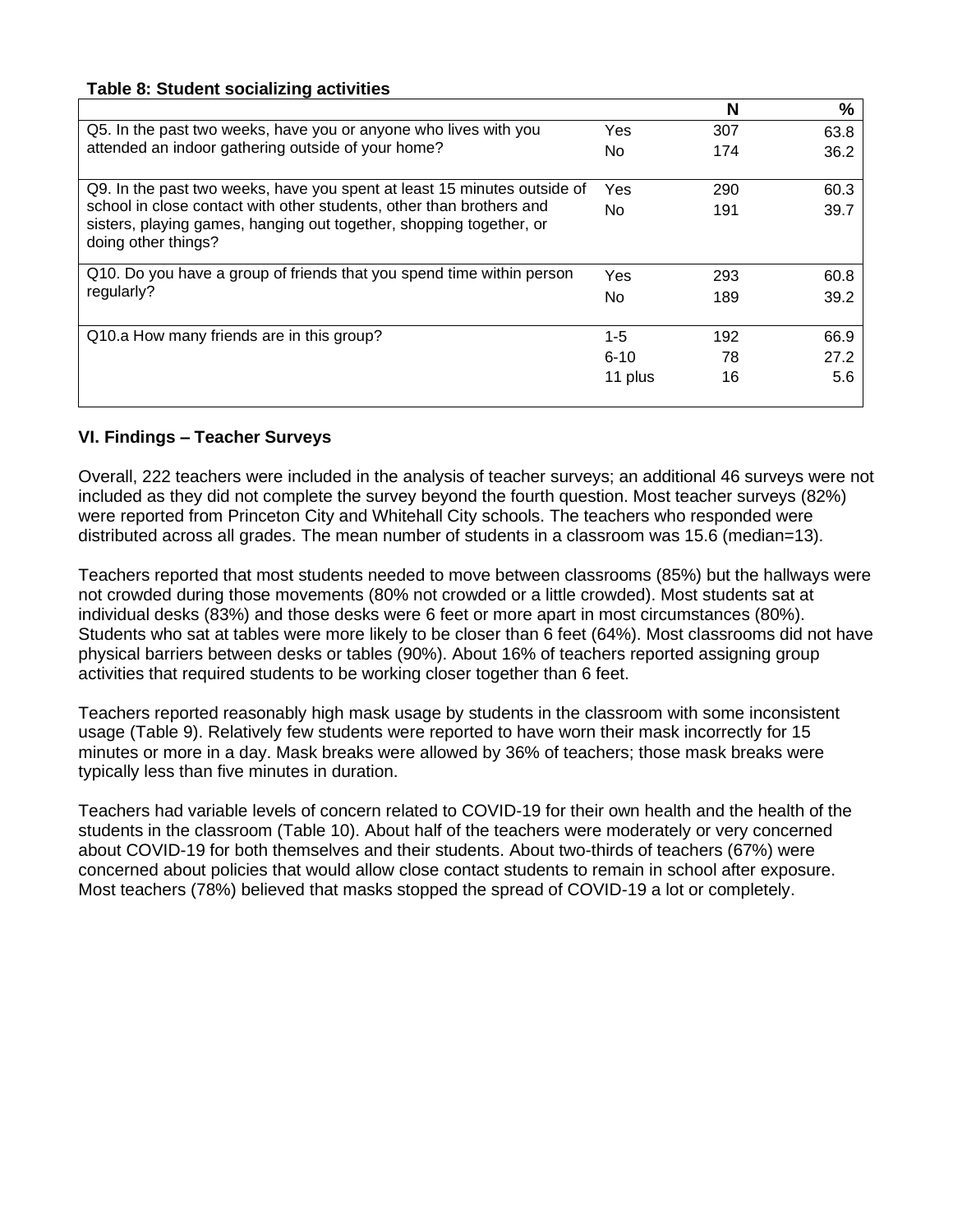#### **Table 9: Student mask use**

|                                                                   |                             | N                       | %    |
|-------------------------------------------------------------------|-----------------------------|-------------------------|------|
| Q10. Overall, in the past two weeks, how many of the students in  | None                        | 6                       | 2.9  |
| your classroom have worn a mask consistently and correctly?       | Less than half              | 5                       | 2.4  |
|                                                                   | About half                  | 11                      | 5.3  |
|                                                                   | More than half              | 82                      | 39.4 |
|                                                                   | All                         | 104                     | 50.0 |
| Q11. Overall, in the past two weeks, how many of the students in  | None                        | 79                      | 38.0 |
| your classroom have worn a mask incorrectly for more than one     | Less than half              | 103                     | 49.5 |
| minute, except when eating?                                       | About half                  | 12                      | 5.8  |
|                                                                   | More than half              | $\overline{7}$          | 3.4  |
|                                                                   | All                         | $\overline{7}$          | 3.4  |
| Q12. Among the students that wore a mask incorrectly, about how   | <b>None</b>                 | 46                      | 36.5 |
| many students wear their masks incorrectly for 15 minutes or more | Less than half              | 47                      | 37.3 |
| in a day, except when eating?                                     | About half                  | 11                      | 8.7  |
|                                                                   | More than half              | 13                      | 10.3 |
|                                                                   | All                         | 9                       | 7.1  |
| Q13. Do you allow a mask break in the classroom, excluding times  | Yes                         | 75                      | 36.4 |
| when students are eating?                                         | N <sub>o</sub>              | 131                     | 63.6 |
| Q13A. Among classrooms with mask break allowed: How long is       | 1 minute                    | 11                      | 14.9 |
| the mask break?                                                   | 2-3 minutes                 | 20                      | 27.0 |
|                                                                   | 4-5 minutes                 | 27                      | 36.5 |
|                                                                   | more than 5<br>minutes      | 16                      | 21.6 |
| Q13B. Among classrooms with mask break allowed: How many          | N                           | $\overline{72}$         |      |
| students are allowed to take a break at the same time?            | Mean (SD)                   | 8.1(5.5)                |      |
|                                                                   | Median (25th-<br>75th Pctl) | $7(3-12)$               |      |
|                                                                   | Range (min-<br>max)         | $1 - 20$                |      |
| Q13C. Among classrooms with mask break allowed: Are there         | Yes                         | $\overline{\mathbf{4}}$ | 5.4  |
| partitions in place during the mask break(s)?                     | No                          | 70                      | 94.6 |

#### **Table 10: Risk Perception\***

|                                                                                                                             |                         | N   | %    |
|-----------------------------------------------------------------------------------------------------------------------------|-------------------------|-----|------|
| Q19. Taking into account everything you know about COVID-19                                                                 | Not concerned           | 22  | 13.5 |
| and your own observations of your students and your classroom,                                                              | Mildly concerned        | 64  | 39.3 |
| how concerned are you about the risk to your own health?                                                                    | Moderately<br>concerned | 48  | 29.5 |
|                                                                                                                             | Very concerned          | 29  | 17.8 |
| Q20. Taking into account everything you know about COVID-19                                                                 | Not concerned           | 18  | 11.0 |
| and your own observations of your students and your classroom,                                                              | Mildly concerned        | 67  | 41.1 |
| how concerned are you about the risk to your students' health?                                                              | Moderately<br>concerned | 51  | 31.3 |
|                                                                                                                             | Very concerned          | 27  | 16.6 |
| Q23. If a student in your class was diagnosed with COVID-19,                                                                | Not concerned           | 14  | 8.6  |
| how concerned would you be if other students, identified as close                                                           | Mildly concerned        | 40  | 24.5 |
| contacts, who wore their masks consistently and correctly, were<br>allowed to stay in class rather than quarantine at home? | Moderately<br>concerned | 44  | 27.0 |
|                                                                                                                             | Very concerned          | 65  | 39.9 |
| Q24. Do you think masks, worn consistently and correctly, stop                                                              | Not at all              | 3   | 1.8  |
| the spread of COVID-19?                                                                                                     | A little                | 33  | 20.3 |
|                                                                                                                             | A lot                   | 113 | 69.3 |
|                                                                                                                             | Completely              | 14  | 8.6  |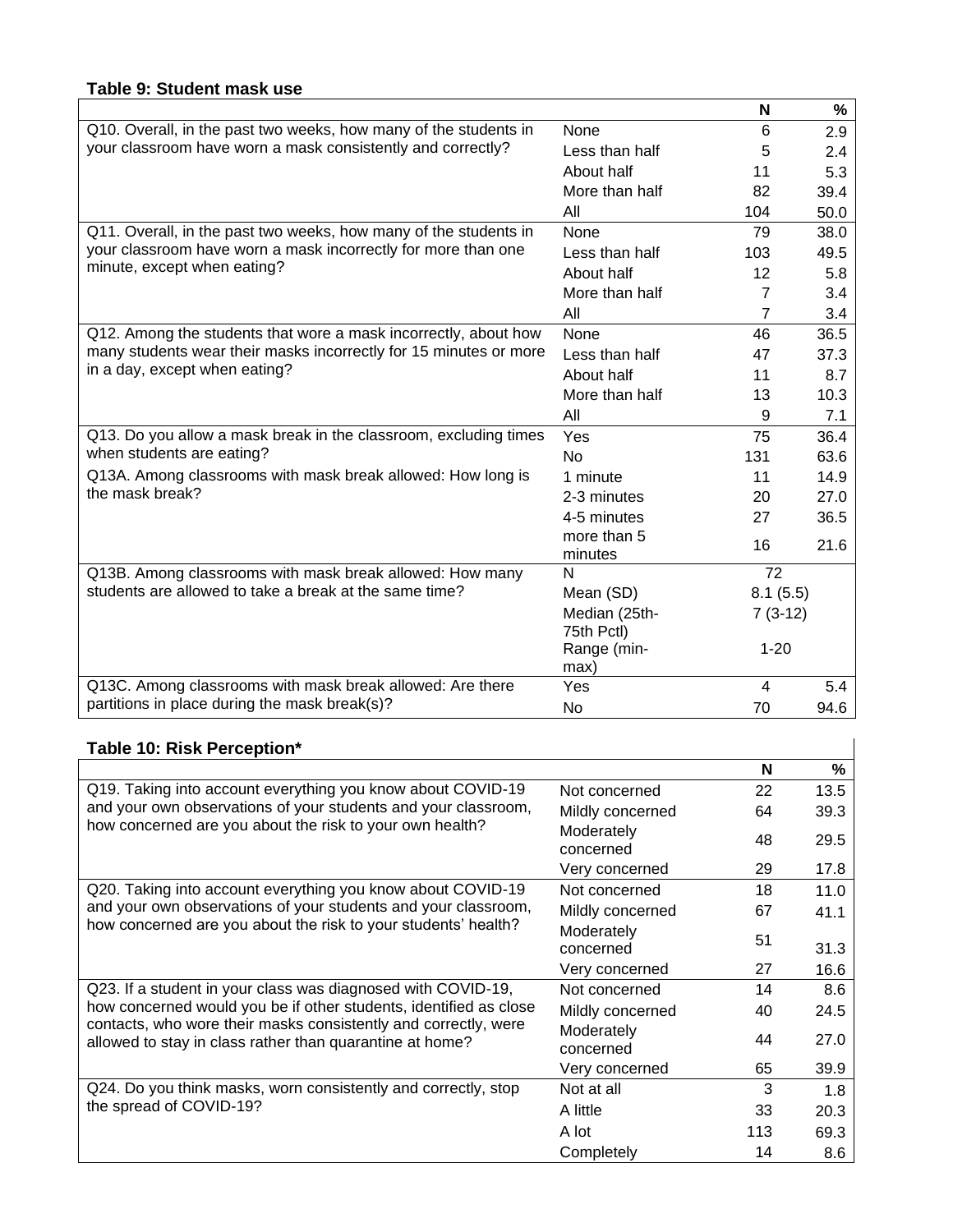## **VII. Findings – Administrator Surveys**

Overall, 55 administrator surveys were received. Of these, 10 partial surveys without responses beyond question 6 were excluded. When multiple surveys were received from a school, the highest-ranking school official was selected, leaving a total of 29 surveys for analysis.

Most schools used a hybrid design (69%) with a mean of 21 hours per week in school (Table 11).

|  | <b>Table 11: School information</b> |
|--|-------------------------------------|
|  |                                     |

|                                                        |                         | N            | %    |
|--------------------------------------------------------|-------------------------|--------------|------|
| Q2. Which level of education is your school?           | Elementary              | 17           | 58.6 |
|                                                        | Middle School           | 4            | 13.8 |
|                                                        | High School             | 8            | 27.6 |
| Q3. Are your classes offered fully in-person or with a | Fully in person         | 9            | 31.0 |
| hybrid design?                                         | Hybrid design           | 20           | 69.0 |
| Q3A. Hybrid Schools: How many hours per week is each   | N                       | 20           |      |
| student at the school in-person?                       | Mean (SD)               | 21.0(11.2)   |      |
|                                                        | Median (25th-75th Pctl) | 14.5 (13-30) |      |
|                                                        | Range (min-max)         | $7 - 50$     |      |

Allowable classroom sizes varied considerably (minimum=12, maximum=30; mean=18.3). Many administrators (41%) reported desks less than 6 feet apart. Most principals reported that students ate lunch in the cafeteria (90%). The cafeterias had many students at the same time (mean=129.6, median=60), typically without partitions.

#### **Table 12: Classroom information**

| <b>Classroom Information</b>                           |                         | N              | ℅    |  |
|--------------------------------------------------------|-------------------------|----------------|------|--|
| Q4. What is the maximum number of students allowed     | N                       | 28             |      |  |
| in a classroom at a time?                              | Mean (SD)               | 18.3(5.7)      |      |  |
|                                                        | Median (25th-75th Pctl) | 15 (14-24)     |      |  |
|                                                        | Range (min-max)         | $12 - 30$      |      |  |
| Q5. What is the distance between students' desks in    | $3-5$ feet              | 12             | 41.4 |  |
| classrooms?                                            | 6 feet                  | 17             | 58.6 |  |
| Q6. Do students eat lunch at the school?               | Yes                     | 28             | 96.6 |  |
|                                                        | No.                     |                | 3.5  |  |
| Q6A. Among schools where students eat lunch at         | Desk                    | $\overline{2}$ | 7.1  |  |
| school: Do they eat at their desk or in the cafeteria? | Cafeteria               | 26             | 92.9 |  |
|                                                        |                         |                |      |  |
| Q6B. Among schools where students eat in cafeteria:    | N                       | 25             |      |  |
| How many students are in the cafeteria at the same     | Mean (SD)               | 129.6 (133.6)  |      |  |
| time?                                                  | Median (25th-75th Pctl) | 60 (30-174)    |      |  |
|                                                        | Range (min-max)         | 8-425          |      |  |
| Q6C. Among schools where students eat in cafeteria:    | Yes                     | 6              | 24.0 |  |
| Are there partitions between students while they are   | No.                     | 19             | 76.0 |  |
| eating in the cafeteria?                               |                         |                |      |  |
| Q6D. Among schools where students eat at desks:        | Yes                     | 1              | 50.0 |  |
| Are there partitions between students while they are   | No.                     |                | 50.0 |  |
| eating at their desks?                                 |                         |                |      |  |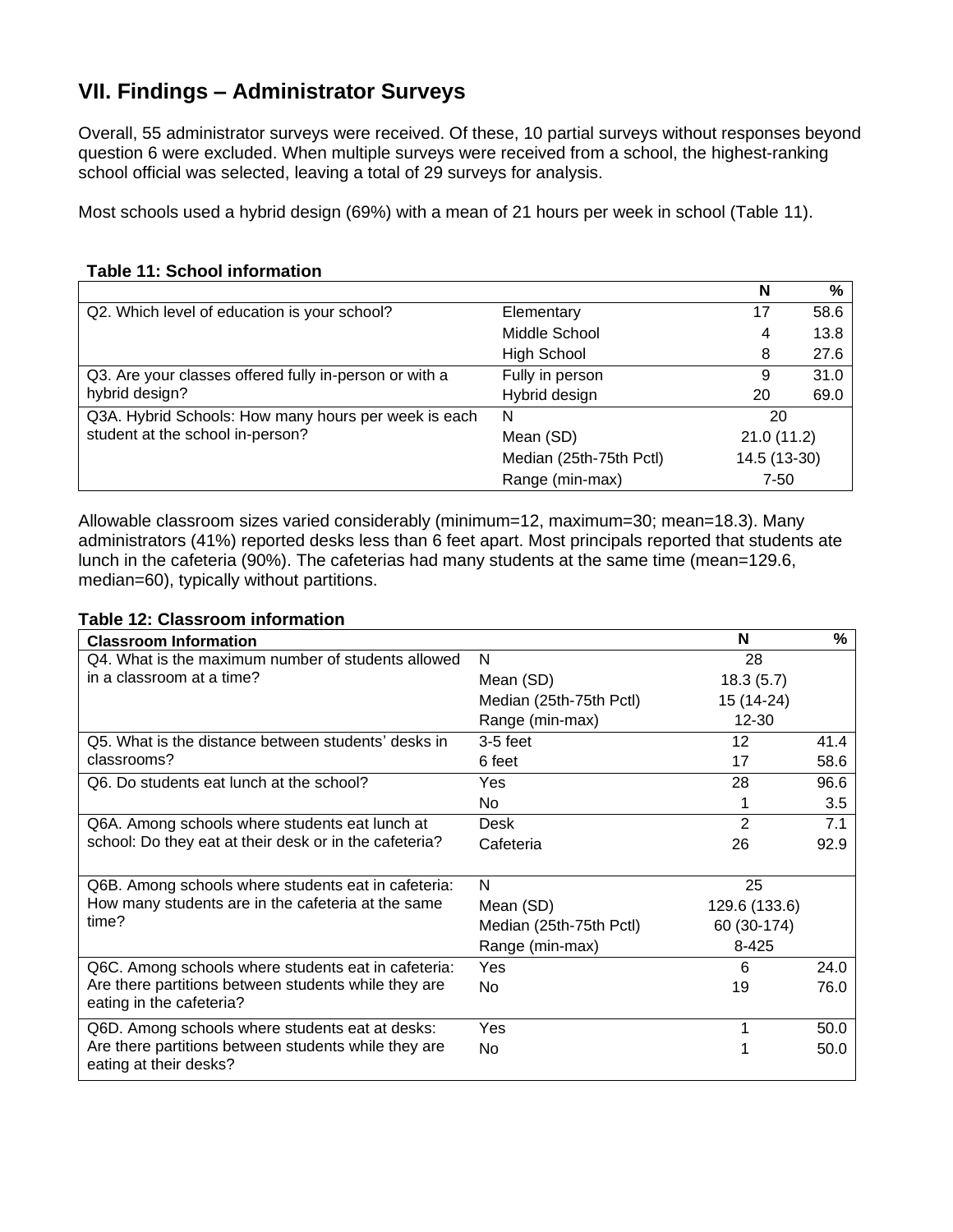Most schools continued physical education (90%). Of those with physical education, masks were commonly worn indoors (81%) but less commonly outdoors (42%).

Hallway crowding was variable across the schools, with similar distributions during class transitions, the start of the day and the end of the day (Table 13). Almost all or all of the students (97%) wore masks while in the hallways.

|                                                                                                     |                                              | N  | %    |
|-----------------------------------------------------------------------------------------------------|----------------------------------------------|----|------|
| Q9. How crowded are the hallways<br>during class transitions?                                       | Most students are more than 6 feet apart     | 5  | 17.9 |
|                                                                                                     | Most students are about 6 feet apart         | 6  | 21.4 |
|                                                                                                     | Most students are between 3 and 6 feet apart |    | 25.0 |
|                                                                                                     | Most students are less than 3 feet apart     | 8  | 28.6 |
|                                                                                                     | Classes do not transition                    | 2  | 7.1  |
| Q10. How crowded are the hallways<br>at the start of the day?                                       | Most students are more than 6 feet apart     | 9  | 31.0 |
|                                                                                                     | Most students are about 6 feet apart         | 4  | 13.8 |
|                                                                                                     | Most students are between 3 and 6 feet apart | 10 | 34.5 |
|                                                                                                     | Most students are less than 3 feet apart     | 6  | 20.7 |
| Q11. How crowded are the hallways<br>at the end of the day?                                         | Most students are more than 6 feet apart     | 8  | 27.6 |
|                                                                                                     | Most students are about 6 feet apart         | 6  | 20.7 |
|                                                                                                     | Most students are between 3 and 6 feet apart | 10 | 34.5 |
|                                                                                                     | Most students are less than 3 feet apart     | 5  | 17.2 |
| Q12. When students are in the<br>hallways, how many students do<br>you see wearing a mask properly? | Almost none                                  |    | 3.5  |
|                                                                                                     | Almost all                                   | 17 | 58.6 |
|                                                                                                     | All                                          | 11 | 37.9 |

#### **Table 13: Hallways**

Restroom usage was regulated in 79% of schools. Nearly all schools (97%) required masks to be worn in the restrooms.

Nearly all schools had a mask policy (97%) and of those, most allowed mask breaks (96%) (Table 14). Mask breaks were less than 5 minutes for two-thirds of the schools.

#### **Table 14: School mask policies**

| <b>School Mask Policies</b>                                                                                                                   |                        | N  | $\%$ |
|-----------------------------------------------------------------------------------------------------------------------------------------------|------------------------|----|------|
| Q7. Does your school policy specify that students must<br>always wear a mask, except when eating?                                             | Yes                    | 28 | 96.6 |
|                                                                                                                                               | No.                    |    | 3.5  |
| Q7A. Among schools with mask policy: Does the<br>school mask policy allow for mask breaks at any time<br>other than when students are eating? | Yes                    | 27 | 96.4 |
|                                                                                                                                               | No.                    |    | 3.6  |
| Q7B. Among schools with mask breaks allowed: Are<br>the mask breaks allowed indoors?                                                          | Yes                    | 19 | 70.4 |
|                                                                                                                                               | No.                    | 8  | 29.6 |
| Q7C. Among schools with mask breaks allowed: For<br>how long are mask breaks allowed?                                                         | 2-3 minutes            |    | 25.9 |
|                                                                                                                                               | 4-5 minutes            | 11 | 40.7 |
|                                                                                                                                               | Greater than 5 minutes | 9  | 33.3 |
| Q7D. Among schools with mask breaks allowed: Are<br>partitions required during mask breaks?                                                   | Yes                    | 3  | 11.1 |
|                                                                                                                                               | No                     | 24 | 88.9 |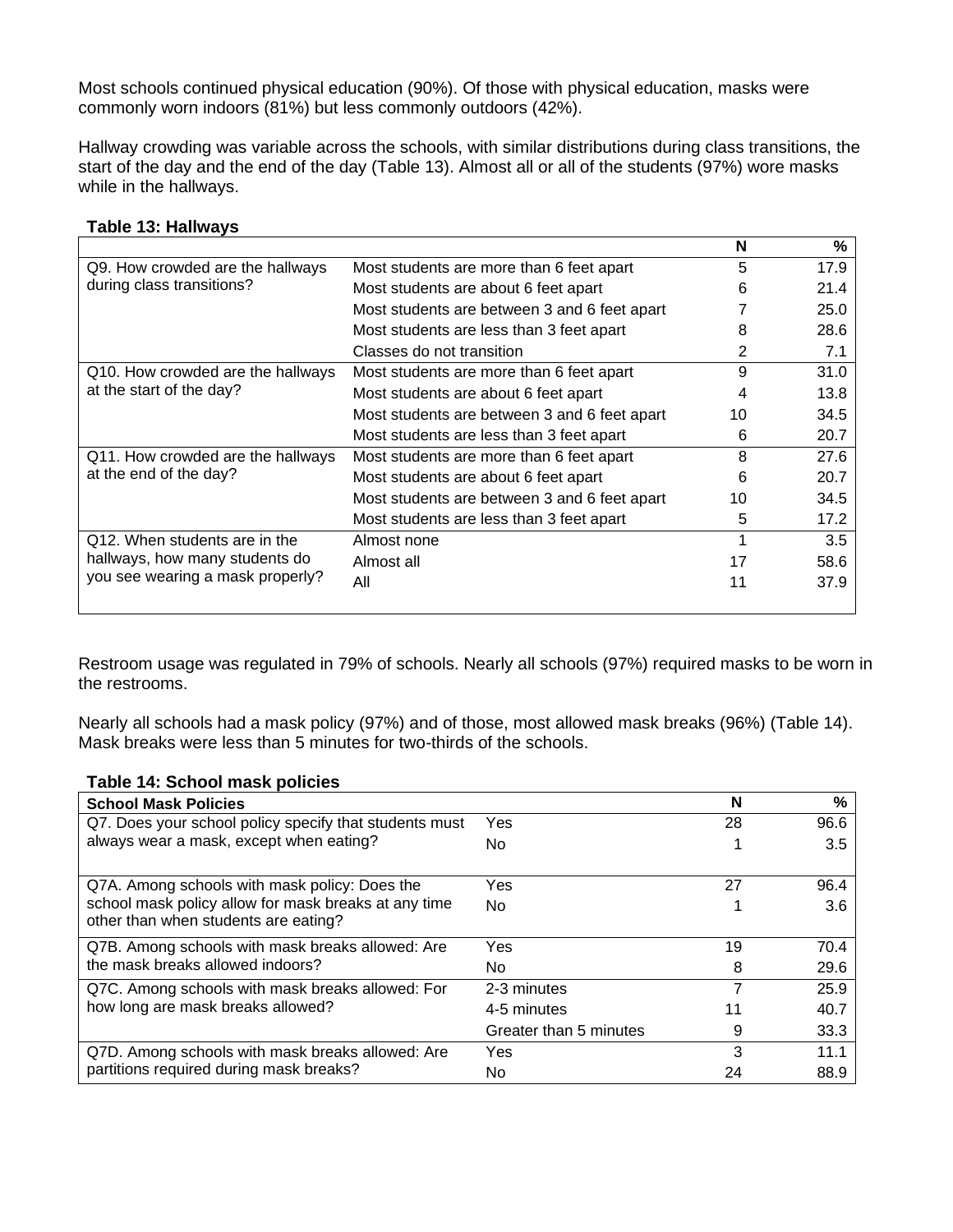## **VIII. Findings – Qualitative Interviews**

Planned interview themes included: (1) project participation; (2) information priorities; (3) collaborative leadership; (4) equity challenges; (5) responding to socioemotional uncertainties; and (6) pathways forward. Topics that superintendents stressed included: (1) Student safety; (2) learning alternatives and dynamics; (3) flexibility managing school operations; (4) working with local health authorities and professionals; (5) determinants of health and health stressors; (6) technology gaps for students; (7) curriculum adjustments; and (8) future strategic planning, given pandemic lessons learned.

#### **1. Project Participation (motives and benefits)**

Superintendent motives for OSCE project participation included: gaining information so that they could provide a more informed leadership, being part of the solution to the COVID pandemic and its educational implications, exploring hypotheses about schools as a safe space, identifying learning alternatives to the quarantine process, and being a reliable resource to challenge the "negativity and misinformation" being shared with their district families from media and other sources. Among their comments, superintendents stated the following:

*Student safety as priority –* It was information. That's the number one reason. When Tim Sahr called me and told me about the project, and I was going to be able to find out more information about what was happening in our schools, that was an easy sell. I was thankful that we were selected … The idea of feeling like you're as informed as you can be, and you've done your homework when making tough decisions about whether school should be open or to close them. What more can we do to keep kids safe?

*Learning alternatives –* As soon as Gov. DeWine announced that he was going to commission a study, I started texting his liaison to the schools. I started texting anybody. I had to be a part of it. Because we thought we had a good story to tell … When you see the purpose of this, to be [able to] track quarantined [students]. We've had, you know, hundreds of kids that have been quarantined and they weren't getting sick. But they were missing a lot of school. And some kids were getting quarantine more than once. And so, we wanted every opportunity to be a part of that.

#### **2. Information Priorities (sources and interdependence)**

Superintendents reached out and gathered information from a variety of sources. They assessed that information and how it can be best shared to effectively respond to their primary tension and goal of balancing educational access with student safety. Participating in the OSCE was an enriching part of a larger set of information sharing for improved leadership.

*Flexibility, managing the pace of change –* Things move quickly. Sometimes answers aren't as clear as you would like. We rely on the state health department to formalize recommendations or guidance regarding processes, procedures [and] interpretation of CDC guidelines on who gets quarantined, or who has to get isolated. How that impacts the home. Our local health department has been extremely helpful. We communicate with the county health department director weekly in a superintendents meeting.

#### **3. Collaborative leadership**

Superintendent collaborations included those with teachers, school health staff, local health professional groups, parent and community groups, and peer-led student leadership. Availability, flexibility, and consistently exploring alternatives to achieve their balancing mission (of access and student safety) led collaboration to be a central means of achieving these ends.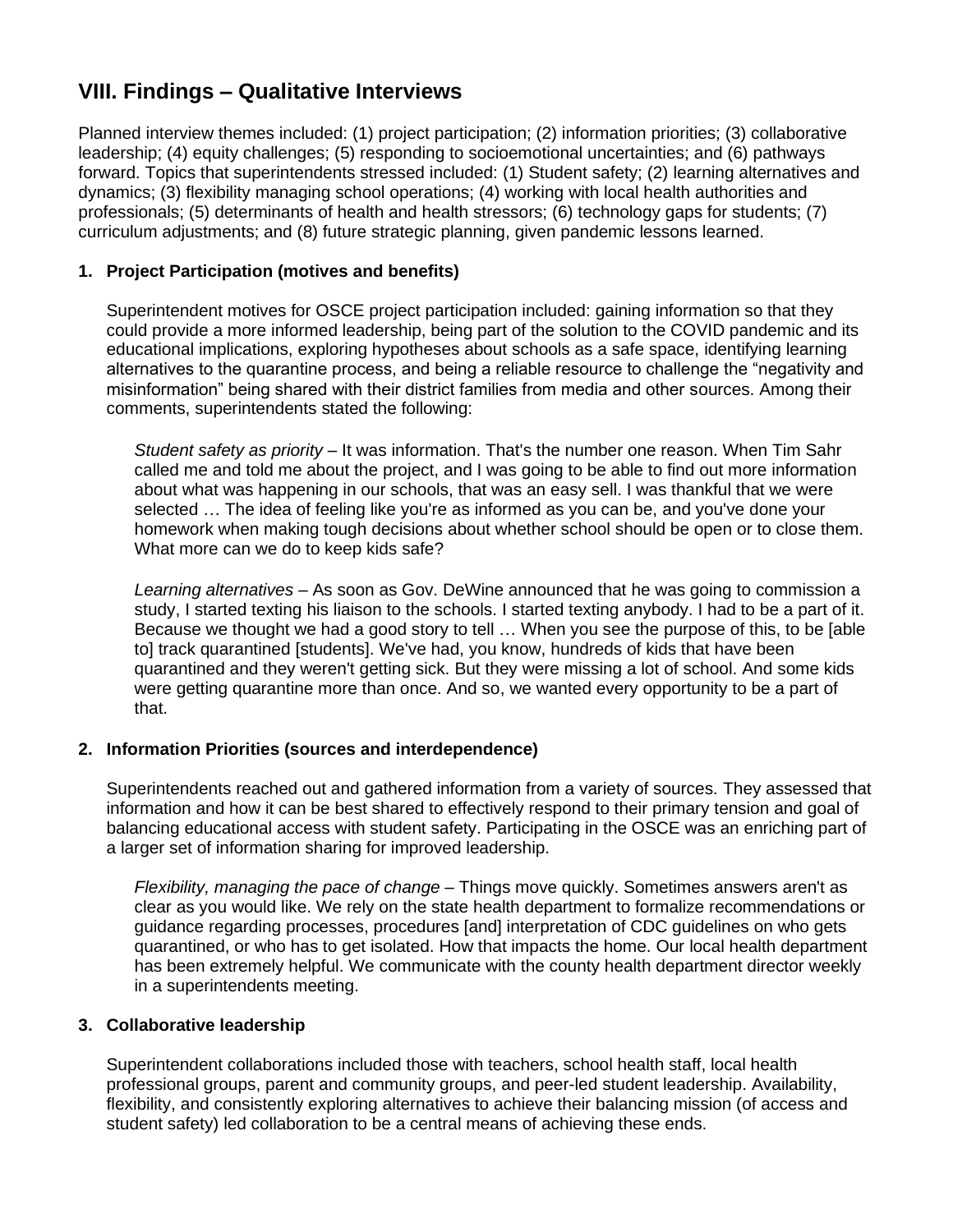*Working with local doctors and community –* Local physicians have met with us as well. We have an advisory council of five local doctors, and they also have kids in our school district or a neighboring school district. So, they have vested interests in getting kids in school or the right support. And then we have a community group made up of parents and staff members and community leaders who we'll bounce ideas off of and give us guidance as well … ODH drives our local department. We stay pretty aligned [with] their guidance.

#### **4. Equity challenges**

Equity generated the most discussion and responsiveness. They addressed its multiple dimensions (e.g., class, race/ethnicity, neighborhood, etc.), the socioemotional and other consequences for their students and families, concerns about what these issues mean moving forward, and strategies of change for addressing them. Strategies included outreach for funding to supplement resources they otherwise have access to, and other strategies of superintendent leadership.

*Severe food insecurity –* So, for in person, kids' lunches are accessible and free. But also, for our online students. Some of our high poverty neighborhoods and buildings in the district have been [in great need] … The honest answer is we know that we have children that if we do not have lunch or breakfast provided for them, then they are not going to eat. That's some of the basic needs we try to take a pretty serious approach to. So, we've got a pretty good food service team. For this school year, the federal government has provided a program that all students can be eligible for lunches this year, free of charge. Now for the district, that's a reimbursed expense [to] eliminate any barriers.

*Wi-fi access differences and consequences –* People say it all the time. 'We got to do something about this digital divide.' Before knowing how I was going to do it, I guaranteed connectivity for every one of our students… We partnered with a bunch of different people [to get] small wi-fi devices and we passed them out. So, I'm doing a home visit today. Is that enough? No, it's not enough. So, we went out and there were a couple outside organizations … I said, 'I'm looking at numbers. It's easier for me to talk from a \$100,000 perspective. Here's what that would do.' And then we got a check for \$100,000. We [also] have a church talking specifically to them about the connectivity gap, and their tithing [which] is going to be \$150-200,000. On top of that, we wrote grants. We used some CARES [Act] dollars … So, there's going to be zero connectivity gap.

*Equity Review –* So, just the equity audit itself. It was me and my parent group. I was in the process of considering that as a next step. The parent group contacted me and said, 'You know, hey, we've been working on how we can create a better bridge between the district and our group.' So, they had written a proposed board resolution to consider … As we were meeting and talking about it, I said, 'Well, you know, interestingly, I've been working on the idea of an equity audit, and I wanted to ask your opinion of that.' And they immediately said, 'That would be awesome. Great. Please do it.'

#### **5. Responding to socioemotional uncertainties**

Superintendents stated that their leadership during the pandemic has been affected by, and often had to respond to, socioemotional challenges at every level of their districts. The severity and interactions between traumas and strategies to address them were important to improve the health in their districts.

*Curriculum and training –* We just implemented a new curriculum. There's a period in the day at each of the buildings [to] focus on social emotional learning. We embed that in other crosscurricular lessons. This has been at the top of our list of importance for many, many years in our district … We trained our staff in ACEs [Adverse Childhood Experiences assessment] and have coaching in trauma-informed care. Our staff is pretty skilled at deescalating situations and understanding the impact of trauma on our kids and the science behind it now.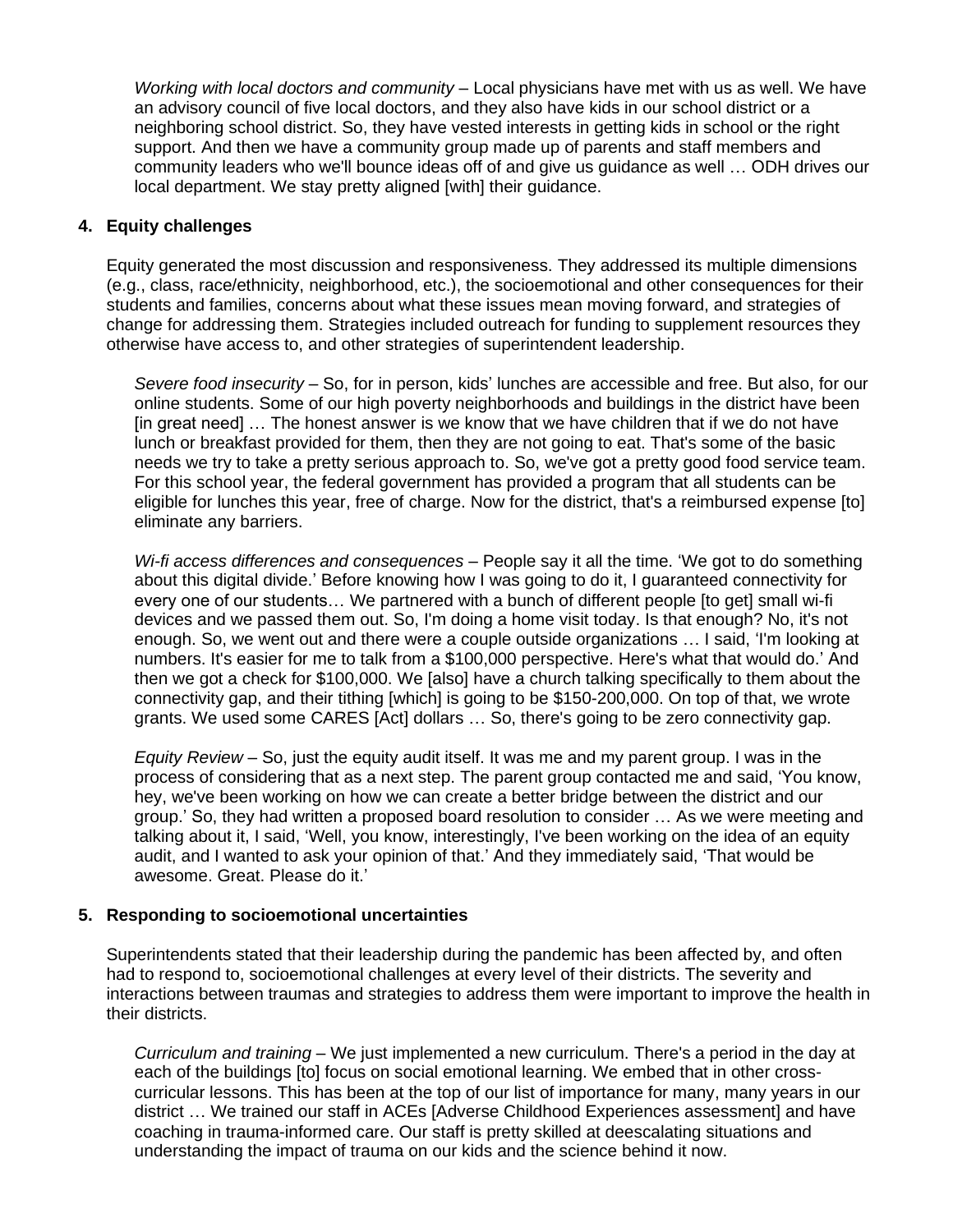#### **6. Pathways forward**

Superintendents expressed enthusiasm for how to move forward, while acknowledging diverse uncertainties they face including challenging funding shifts. They repeatedly expressed resilience and hope for their district's future.

*Benefits of pandemic innovation –* Remote learning. Programming online learning. Hybrid learning. I think we have learned that we are capable of so much more flexibility than what we thought. And there will be things we take from that, that drive what we do in the future in terms of learning options for students or creative ways to educate kids who may be or are in difficult situations. I think there's a sense of optimism [since] we've tried some things that maybe weren't as effective or that we've learned from.

*Present and future hope –* Our new plan is focused on, you know, resiliency. Being ready learners and being resourceful. Those are the three R's that we build our plan around. Recently our curriculum department talked about how do we take that plan and infuse our recovery plan with this in moving forward, to that day when we can get kids all in school? ... How do we make sure that we're doing everything we can to emphasize a culture that takes care of these kids in the middle of everything else all the chaos going on in the world around them?

## **IX. Impressions and Guidance for Interpretation**

This pilot evaluation shows that it is feasible to engage with school districts and schools to assess the potential impact of alternative quarantine procedures for students. Despite substantial logistical challenges, the evaluation provides useful insights regarding the need for quarantine when both a student case and a close contact are wearing masks in supervised school settings. We must emphasize three critical points: (1) This pilot evaluation was not intended nor designed to provide the definitive answer regarding mask usage and quarantine in schools; (2) the evaluation was conducted in schools with a mix of hybrid and in-person instruction; and (3) the low rates of test positivity cannot be compared directly to the much higher community test positivity as testing in communities is often prompted by symptomatic illness.

This evaluation was performed in the context of a significant surge of COVID-19 cases across the State of Ohio. The percentage of positive test results observed in the comparison groups was relatively high, suggesting substantial transmission in the local communities of the school systems. Interpretation of the specific value must be made cautiously. The students in the comparison group underwent testing without any associated symptoms or known indication for testing, other than participation in the evaluation. As a result, this percentage cannot be meaningfully compared to positivity rates observed in the local communities.

The observed percentages across the three groups (close contacts, in-class comparison, and other class comparison) were comparable. Also, the percentage in the close contact group was very close to the *a priori* value of 3%, above which we suggested that we would have concern for retaining those children in school during a quarantine period.<sup>2</sup> Taken together, we do not identify any differences in the groups that would imply a mandatory, at-home quarantine was necessary for students who were close contacts with appropriate mask usage. But we must emphasize that the evaluation was not designed of a scale to answer school attendance questions definitively.

The OSCE did not address certain additional questions that may affect in-person school activities. The OSCE did not evaluate the necessity of quarantine when masks were not used appropriately or distance

<sup>2</sup> The *a priori,* defined as the reasoning or knowledge which proceeds from theoretical deduction of assumption, of three percent (3%) is suggested by the US Centers for Disease Control and Prevention and utilized in COVID-19 investigations of university students in the State of Ohio.